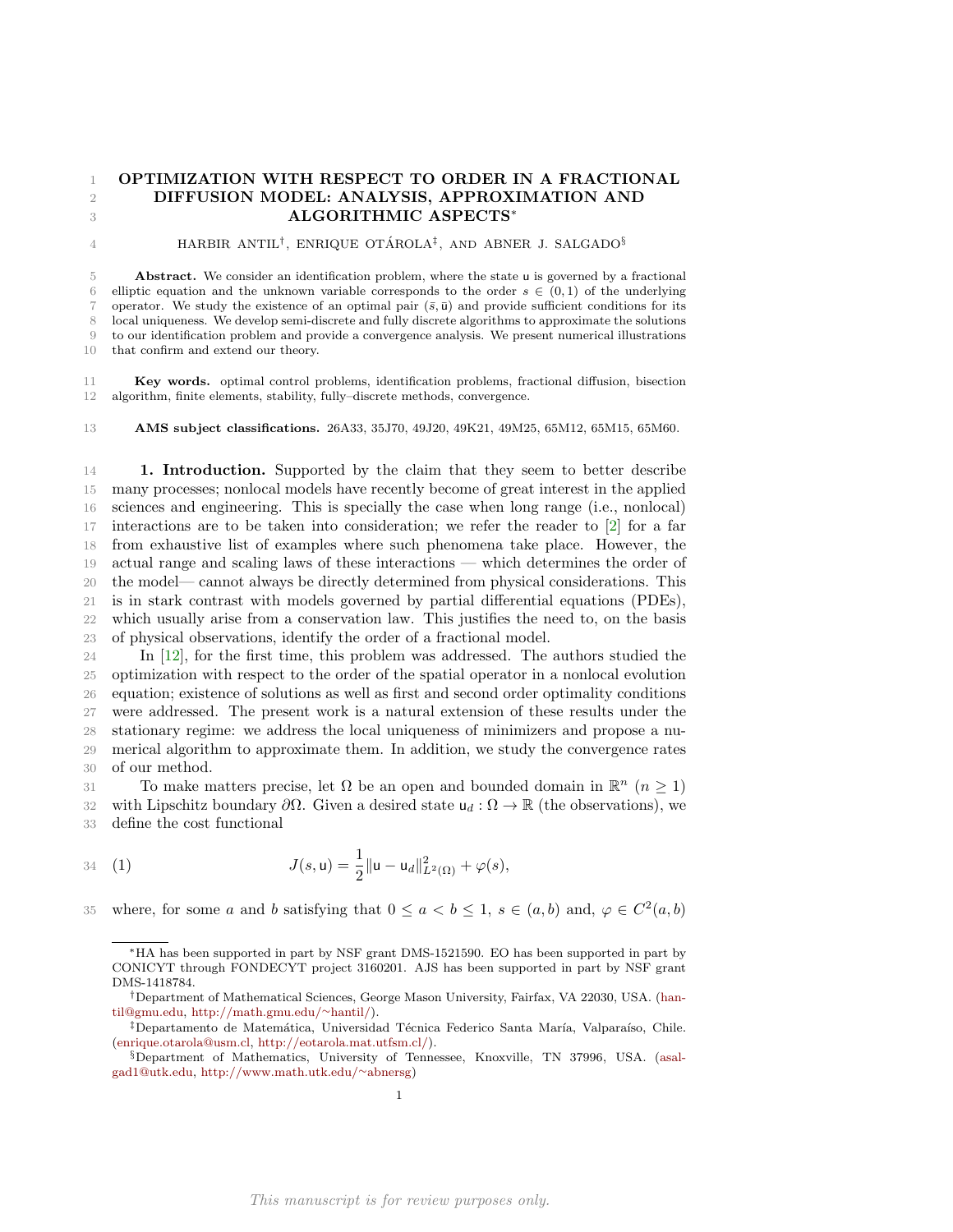36 denotes a nonnegative convex function that satisfies

<span id="page-1-3"></span>37 (2) 
$$
\lim_{s \downarrow a} \varphi(s) = +\infty = \lim_{s \uparrow b} \varphi(s).
$$

38 Examples of functions with these properties are

$$
\varphi(s) = \frac{1}{(s-a)(b-s)}, \qquad \varphi(s) = \frac{e^{\frac{1}{(b-s)}}}{s-a}.
$$

40 We shall thus be interested in the following identification problem: Find  $(\bar{s}, \bar{u})$ 41 such that

<span id="page-1-1"></span>
$$
J(\bar{s}, \bar{u}) = \min J(s, u)
$$

43 subject to the fractional state equation

<span id="page-1-2"></span>
$$
(4) \qquad \qquad (-\Delta)^s \mathsf{u} = \mathsf{f} \text{ in } \Omega,
$$

45 where  $(-\Delta)$ <sup>s</sup> denotes a fractional power of the Dirichlet Laplace operator  $-\Delta$ . We immediately remark that, with no modification, our approach can be extended to 47 problems where the state equation is  $L^s u = f$ , where  $Lw = -\text{div}(A\nabla w)$ , supplemented with homogeneous Dirichlet boundary conditions, as long as the diffusion coefficient A is fixed, bounded and symmetric. In principle, one could also consider optimization with respect to order s and the diffusion A, as this could accommodate for anisotropies in the diffusion process. We refer the reader to [\[8\]](#page-18-2), and the references therein, for the 52 case when  $s = 1$  is fixed and the optimization is carried out with respect to A.

 We now comment on the choice of a and b. The practical situation can be en- visioned as the following: from measurements or physical considerations we have an expected range for the order of the operator, and we want to optimize within that range to best fit the observations. From the existence and optimality conditions point 57 of view, there is no limitation on their values, as long as  $0 \le a < b \le 1$ . However, when we discuss the convergence of numerical algorithms, many of the estimates and 59 arguments that we shall make blow up as  $s \downarrow 0$  or  $s \uparrow 1$  so we shall assume that  $a > 0$  and  $b < 1$ . How to treat numerically the full range of s is currently under investigation.

 Our presentation is organized as follows. The notation and functional setting is introduced in section [2,](#page-1-0) where we also briefly describe, in section [2.1,](#page-2-0) the definition of the fractional Laplacian. In section [3,](#page-2-1) we study the fractional identification problem  $(3)-(4)$  $(3)-(4)$  $(3)-(4)$ . We analyze the differentiability properties of the associated control to state map (section [3.1\)](#page-2-2) and derive existence results as well as first and second order opti- mality conditions and a local uniqueness result (section [3.2\)](#page-4-0). Section [4](#page-7-0) is dedicated to the design and analysis of a numerical algorithm to approximate the solution to  $69 \quad (3)-(4)$  $69 \quad (3)-(4)$  $69 \quad (3)-(4)$  $69 \quad (3)-(4)$ . Finally, in section [5](#page-15-0) we illustrate the performance of our algorithm on several examples.

<span id="page-1-0"></span>71 2. Notation and preliminaries. Throughout this work  $\Omega$  is an open, bounded 72 and convex polytopal subset of  $\mathbb{R}^n$  ( $n \geq 1$ ) with boundary  $\partial \Omega$ . The relation  $X \leq Y$ 73 indicates that  $X \le CY$ , with a nonessential constant C that might change at each 74 occurrence.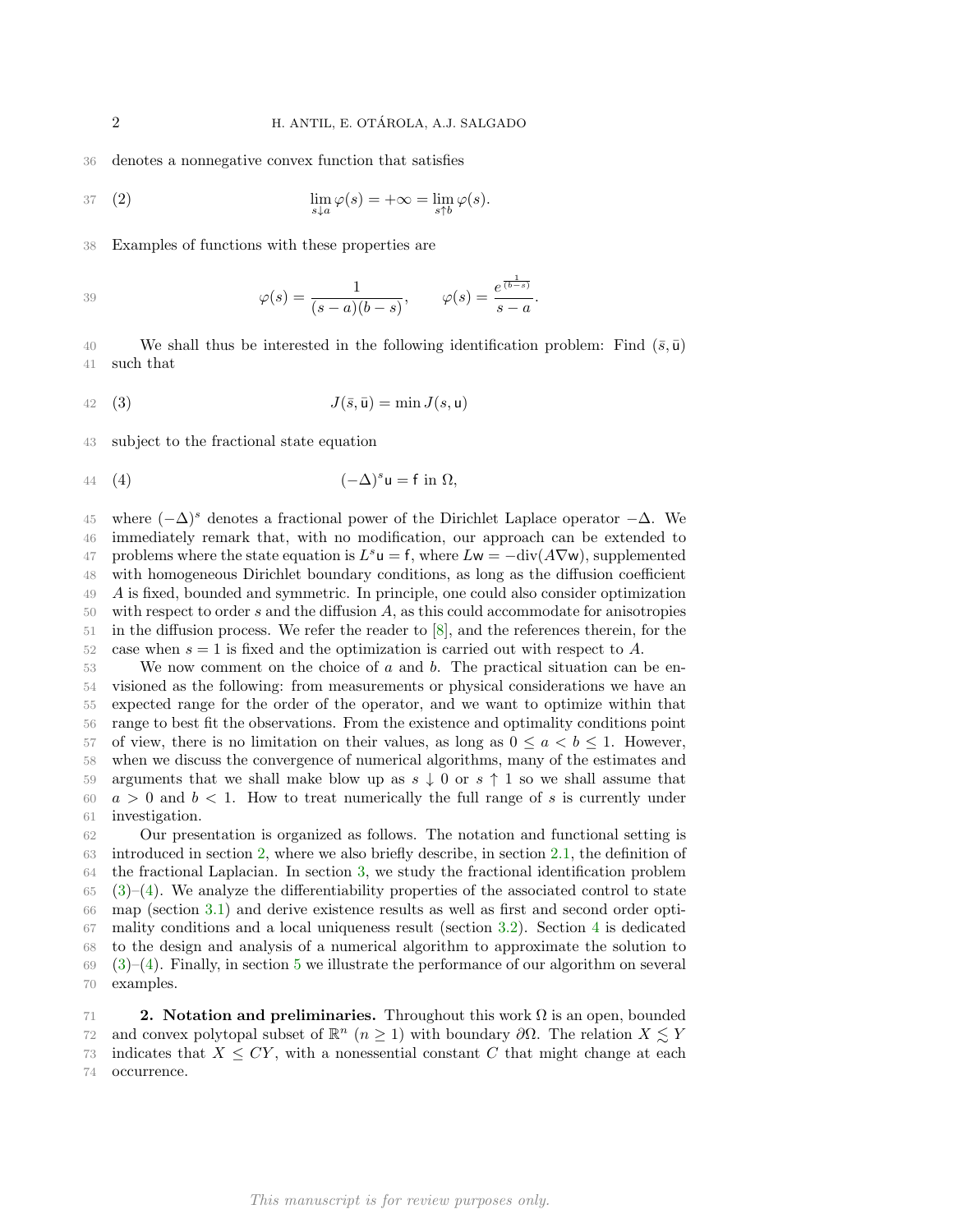<span id="page-2-0"></span>75 2.1. The fractional Laplacian. Spectral theory for the operator  $-\Delta$  yields 76 the existence of a countable collection of eigenpairs  $\{\lambda_k, \varphi_k\}_{k\in\mathbb{N}} \subset \mathbb{R}^+ \times H_0^1(\Omega)$  such <sup>77</sup> that  $\{\varphi_k\}_{k\in\mathbb{N}}$  is an orthonormal basis of  $L^2(\Omega)$  and an orthogonal basis of  $H_0^1(\Omega)$  and

<span id="page-2-3"></span>78 (5) 
$$
-\Delta \varphi_k = \lambda_k \varphi_k
$$
 in  $\Omega$ ,  $\varphi_k = 0$  on  $\partial \Omega$ ,  $k \in \mathbb{N}$ .

79 With this spectral decomposition at hand, we define the fractional powers of the

80 Dirichlet Laplace operator, which for convenience we simply call the fractional Lapla-81 cian, as follows: For any  $s \in (0,1)$  and  $w \in C_0^{\infty}(\Omega)$ ,

82 (6) 
$$
(-\Delta)^s w := \sum_{k \in \mathbb{N}} \lambda_k^s w_k \varphi_k, \quad w_k = (w, \varphi_k)_{L^2(\Omega)} := \int_{\Omega} w \varphi_k \, dx.
$$

83 By density, this definition can be extended to the space

84 (7) 
$$
\mathbb{H}^{s}(\Omega) = \left\{ w = \sum_{k \in \mathbb{N}} w_{k} \varphi_{k} \in L^{2}(\Omega) : \sum_{k \in \mathbb{N}} \lambda_{k}^{s} w_{k}^{2} < \infty \right\},\
$$

85 which we endow with the norm

86 (8) 
$$
||w||_{\mathbb{H}^s(\Omega)} = \left(\sum_{k \in \mathbb{N}} \lambda_k^s w_k^2\right)^{\frac{1}{2}};
$$

87 see [\[5,](#page-18-3) [6,](#page-18-4) [9\]](#page-18-5) for details. The space  $\mathbb{H}^s(\Omega)$  coincides with  $[L^2(\Omega), H_0^1(\Omega)]_s$ , i.e., the 88 interpolation space between  $L^2(\Omega)$  and  $H_0^1(\Omega)$ ; see [\[1,](#page-18-6) Chapter 7]. For  $s \in (0,1)$ , we 89 denote by  $\mathbb{H}^{-s}(\Omega)$  the dual space to  $\mathbb{H}^{s}(\Omega)$  and remark that it admits the following 90 characterization:

<span id="page-2-4"></span>91 (9) 
$$
\mathbb{H}^{-s}(\Omega) = \left\{ w = \sum_{k \in \mathbb{N}} w_k \varphi_k \in \mathcal{D}'(\Omega) : \sum_{k \in \mathbb{N}} \lambda_k^{-s} w_k^2 < \infty \right\},
$$

92 where  $\mathcal{D}'(\Omega)$  denotes the space of distributions on  $\Omega$ . Finally, we denote by  $\langle \cdot, \cdot \rangle$  the 93 duality pairing between  $\mathbb{H}^{s}(\Omega)$  and  $\mathbb{H}^{-s}(\Omega)$ .

<span id="page-2-1"></span> 3. The fractional identification problem. In this section we study the exis-95 tence of minimizers for the fractional identification problem  $(3)-(4)$  $(3)-(4)$ , as well as optimal- ity conditions. We begin by introducing the so-called control to state map associated 97 with problem  $(3)-(4)$  $(3)-(4)$  and studying its differentiability properties. This will allow us to derive first order necessary and second order sufficient optimality conditions for our identification problem, as well as existence results.

<span id="page-2-2"></span>100 **3.1. The control to state map.** In this subsection we study the differentiabil-101 ity properties of the control to state map S associated with  $(3)-(4)$  $(3)-(4)$ , which we define 102 as follows: Given a control  $s \in (0,1)$ , the map S associates to it the state  $u = u(s)$ 103 that solves problem [\(4\)](#page-1-2) with the forcing term  $f \in \mathbb{H}^{-s}(\Omega)$ . In other words,

<span id="page-2-5"></span>104 (10) 
$$
\mathcal{S}: (0,1) \to \mathbb{H}^s(\Omega), \qquad s \mapsto \mathcal{S}(s) = \sum_{k \in \mathbb{N}} \lambda_k^{-s} \mathsf{f}_k \varphi_k,
$$

105 where  $f_k = \langle f, \varphi_k \rangle$  and  $\{\lambda_k, \varphi_k\}_{k \in \mathbb{N}}$  are defined by [\(5\)](#page-2-3). Since  $f \in \mathbb{H}^{-s}(\Omega)$ , the charac-106 terization of the space  $\mathbb{H}^{-s}(\Omega)$ , given in [\(9\)](#page-2-4), allows us to immediately conclude that

107 the map  $S$  is well–defined; see also [\[6,](#page-18-4) Lemma 2.2].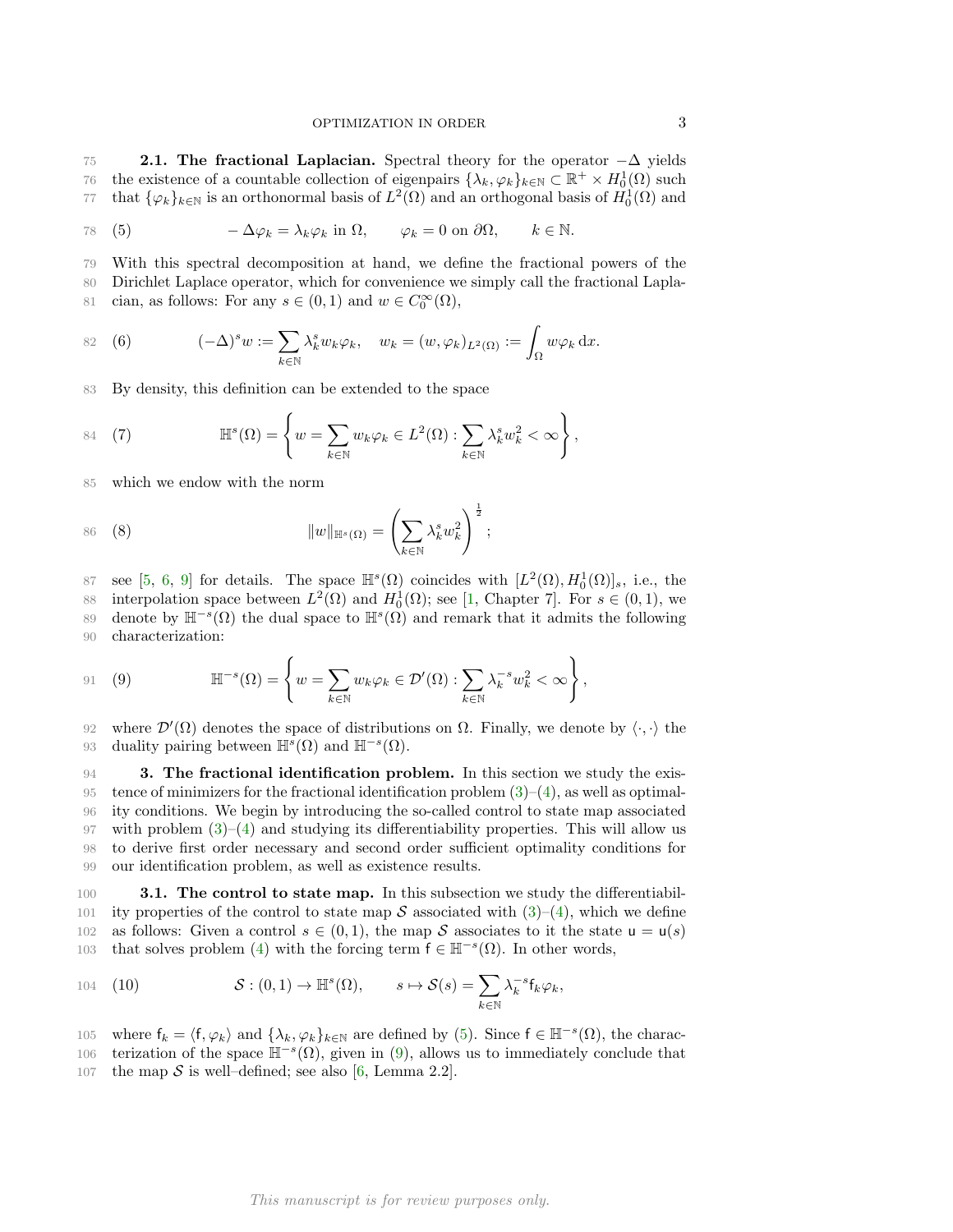108 Before embarking on the study of the smoothness properties of the map  $S$  we 109 define, for  $\lambda > 0$ , the function  $E_{\lambda} : (0,1) \to \mathbb{R}^+$  by

110 (11) 
$$
E_{\lambda}(s) = \lambda^{-s}, \quad s \in (0,1).
$$

111 A trivial computation reveals that

<span id="page-3-1"></span>112 (12) 
$$
D_s^m E_\lambda(s) = (-1)^m \ln^m(\lambda) E_\lambda(s), \quad m \in \mathbb{N},
$$

113 from which immediately follows that, for  $m \in \mathbb{N}$ , we have the estimate

<span id="page-3-2"></span>
$$
114 \quad (13) \qquad \qquad |D_s^m E_\lambda(s)| \lesssim s^{-m},
$$

115 where the hidden constant is independent of s, it remains bounded as  $\lambda \uparrow \infty$ , but 116 blows up as  $\lambda \downarrow 0$ ; compare with [\[12,](#page-18-1) eq. (2.27)].

117 With this auxiliary function at hand we proceed, following [\[12\]](#page-18-1), to study the 118 differentiability properties of the map S. To begin we notice the inclusion  $\mathcal{S}((0,1)) \subset$ 119  $L^2(\Omega)$  so we consider S as a map with range in  $L^2(\Omega)$  and we will denote by  $\|\cdot\|$  the 120 norm of  $\mathcal{L}(\mathbb{R}, L^2(\Omega)).$ 

<span id="page-3-5"></span>THEOREM 1 (properties of S). Let  $S : (0,1) \to L^2(\Omega)$  be the control to state 122 map, defined in [\(10\)](#page-2-5), and assume that  $f \in L^2(\Omega)$ . For every  $s \in (0,1)$  we have that

<span id="page-3-0"></span>
$$
123 \quad (14) \qquad \qquad \|\mathcal{S}(s)\|_{L^2(\Omega)} \lesssim 1,
$$

124 where the hidden constant depends on  $\Omega$  and  $||f||_{L^2(\Omega)}$ , but not on s. In addition, S 125 is three times Fréchet differentiable; the first and second derivatives of  $S$  are charac-

126 terized as follows: for  $h_1, h_2 \in \mathbb{R}$ , we have that

<span id="page-3-3"></span>127 (15) 
$$
D_s S(s)[h_1] = h_1 D_s u(s), \qquad D_s^2 S(s)[h_1, h_2] = h_1 h_2 D_s^2 u(s),
$$

128 where

129 
$$
D_s \mathbf{u}(s) = -\sum_{k \in \mathbb{N}} \lambda_k^{-s} \ln(\lambda_k) \mathbf{f}_k \varphi_k, \qquad D_s^2 \mathbf{u}(s) = \sum_{k \in \mathbb{N}} \lambda_k^{-s} \ln^2(\lambda_k) \mathbf{f}_k \varphi_k.
$$

130 Finally, for  $m = 1, 2, 3$ , we have

<span id="page-3-4"></span>
$$
\text{131} \quad (16) \quad \|\hspace{.1cm} D_s^m \mathcal{S}(s) \| \lesssim s^{-m},
$$

132 where the hidden constants are independent of s.

133 Proof. Let  $s \in (0,1)$ . To shorten notation we set  $u = \mathcal{S}(s)$ . Using [\(10\)](#page-2-5) we have 134 that

135 (17) 
$$
\|u\|_{L^2(\Omega)}^2 = \sum_{k\in\mathbb{N}} \lambda_k^{-2s} f_k^2 \leq \lambda_1^{-2s} \|f\|_{L^2(\Omega)}^2,
$$

136 where we used that, for all  $k \in \mathbb{N}$ ,  $0 < \lambda_1 \leq \lambda_k$ . Since  $\sup_{s \in [0,1]} \lambda_1^{-2s}$  is bounded, we 137 obtain [\(14\)](#page-3-0).

138 We now define, for  $N \in \mathbb{N}$ , the partial sum  $w_N = \sum_{k=1}^N \lambda_k^{-s} f_k \varphi_k$ . Evidently, as 139  $N \to \infty$ , we have that  $w_N \to u$  in  $L^2(\Omega)$ . Moreover, differentiating with respect to s 140 we immediately obtain, in light of [\(12\)](#page-3-1), the expression

141 
$$
D_s w_N = -\sum_{k \leq N} \lambda_k^{-s} \ln(\lambda_k) f_k \varphi_k,
$$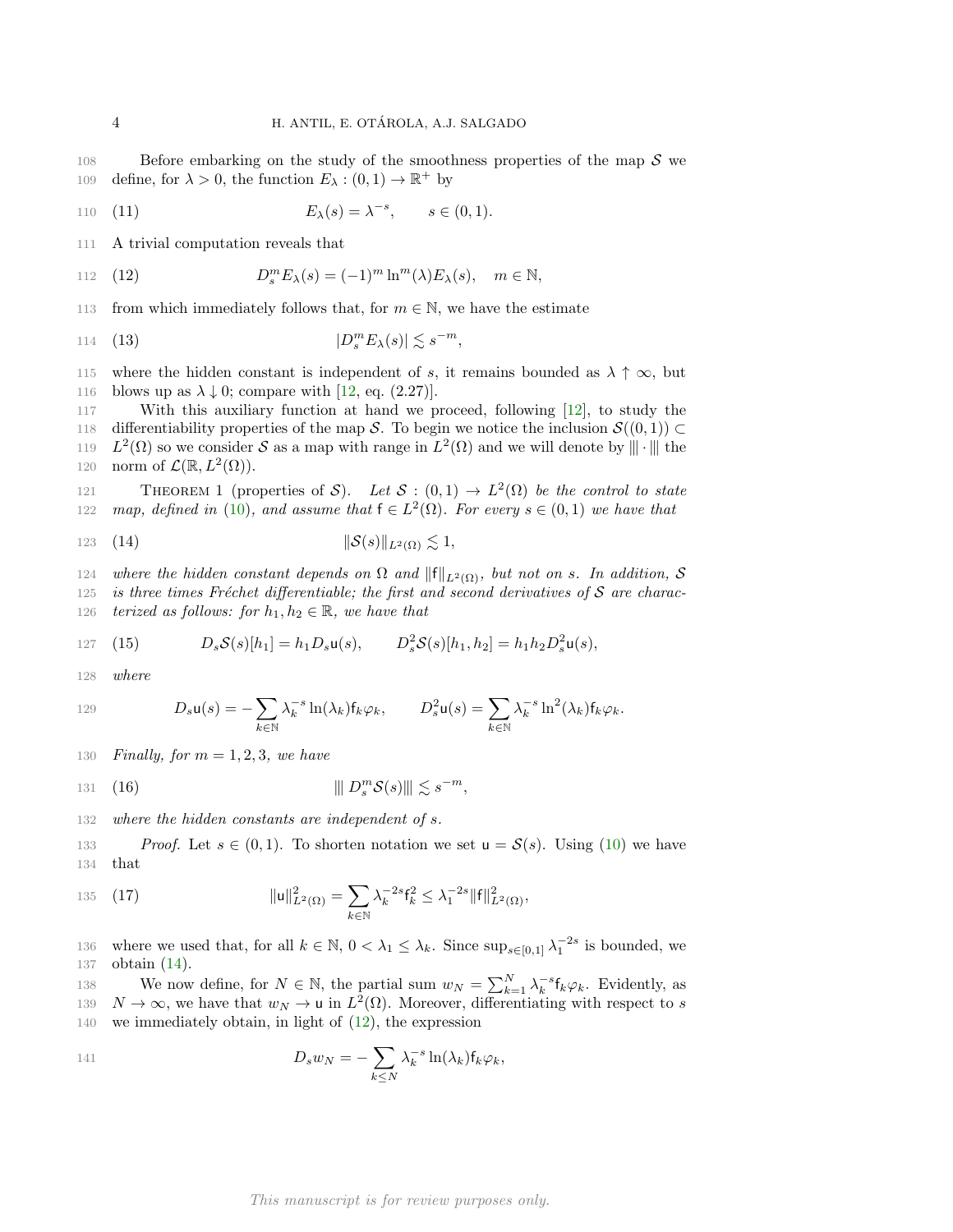142 and, using  $(12)$  and  $(13)$ , that

$$
||D_s w_N||_{L^2(\Omega)}^2 = \sum_{k \le N} |D_s E_{\lambda_k}(s)|^2 f_k^2 \lesssim \frac{1}{s^2} ||f||_{L^2(\Omega)}^2,
$$

144 where we used, again, that the eigenvalues are strictly away from zero. This estimate 145 allows us to conclude that, as  $N \to \infty$ , we have  $D_s w_N \to D_s u$  in  $L^2(\Omega)$  and the 146 bound

<span id="page-4-1"></span>147 (18) 
$$
||D_s u(s)||_{L^2(\Omega)} \lesssim s^{-1} ||f||_{L^2(\Omega)}.
$$

148 Let us now prove that  $S$  is Fréchet differentiable and that [\(15\)](#page-3-3) holds. Taylor's 149 theorem, in conjunction with [\(12\)](#page-3-1), yields that, for every  $l \in \mathbb{N}$  and  $h_1 \in \mathbb{R}$ , we have

$$
e_{l,s} := |E_{\lambda_l}(s+h_1) - E_{\lambda_l}(s) - D_s E_{\lambda_l}(s)h_1| = \frac{1}{2}h_1^2|D_s^2 E_{\lambda_l}(\theta)|,
$$

151 for some  $\theta \in (s - |h_1|, s + |h_1|)$ . Now, if  $|h_1| < s/2$ , we have that  $\theta^{-2} < 4s^{-2}$ , and 152 thus, in view of estimate [\(13\)](#page-3-2), that

$$
e_{l,s} = \frac{1}{2}h_1^2|D_s^2E_{\lambda_l}(\theta)| \lesssim h_1^2s^{-2}.
$$

154 This last estimate allows us to write

155 
$$
\|\mathcal{S}(s+h_1)-\mathcal{S}(s)-D_s\mathbf{u}(s)h_1\|_{L^2(\Omega)}^2=\sum_{k\in\mathbb{N}}e_{k,s}^2\mathbf{f}_k^2\lesssim h_1^4s^{-4}\|\mathbf{f}\|_{L^2(\Omega)}^2,
$$

156 where the hidden constant is independent of  $h_1$  and s. The previous estimate shows 157 that  $S : (0,1) \to L^2(\Omega)$  is Fréchet differentiable and that  $D_sS(s)[h_1] = h_1D_s\mathfrak{u}(s)$ . 158 Finally, using [\(18\)](#page-4-1), we conclude, estimate [\(16\)](#page-3-4) for  $m = 1$ .

159 Similar arguments can be applied to show the higher order Fréchet differentiability 160 of S and to derive estimate [\(16\)](#page-3-4) for  $m = 2, 3$ . For brevity, we skip the details. П

<span id="page-4-0"></span>161 3.2. Existence and optimality conditions. We now proceed to study the 162 existence of a solution to problem  $(3)-(4)$  $(3)-(4)$  as well as to characterize it via first and 163 second order optimality conditions. We begin by defining the reduced cost functional

<span id="page-4-3"></span>
$$
164 \quad (19) \qquad \qquad f(s) = J(s, \mathcal{S}(s)),
$$

165 where S denotes the control to state map defined in [\(10\)](#page-2-5) and J is defined as in [\(1\)](#page-0-0); we 166 recall that  $\varphi \in C^2(a, b)$ . Notice that, owing to Theorem [1,](#page-3-5) S is three times Fréchet 167 differentiable. Consequently,  $f \in C^2(a, b)$  and, moreover, it verifies conditions similar 168 to [\(2\)](#page-1-3). These properties will allow us to show existence of an optimal control. We 169 begin with a definition.

170 DEFINITION 2 (optimal pair). The pair  $(\bar{s}, \bar{u}(\bar{s})) \in (a, b) \times \mathbb{H}^{\bar{s}}(\Omega)$  is called optimal 171 for problem  $(3)-(4)$  $(3)-(4)$  $(3)-(4)$  if  $\bar{u}(\bar{s}) = \mathcal{S}(\bar{s})$  and

$$
f(\bar{s}) \le f(s),
$$

173 for all  $(s, u(s)) \in (a, b) \times \mathbb{H}^s(\Omega)$  such that  $u(s) = \mathcal{S}(s)$ .

<span id="page-4-2"></span>THEOREM 3 (existence). There is an optimal pair  $(\bar{s}, \bar{u}(\bar{s})) \in (a, b) \times \mathbb{H}^{\bar{s}}(\Omega)$  for 175 *problem*  $(3)-(4)$  $(3)-(4)$  $(3)-(4)$ .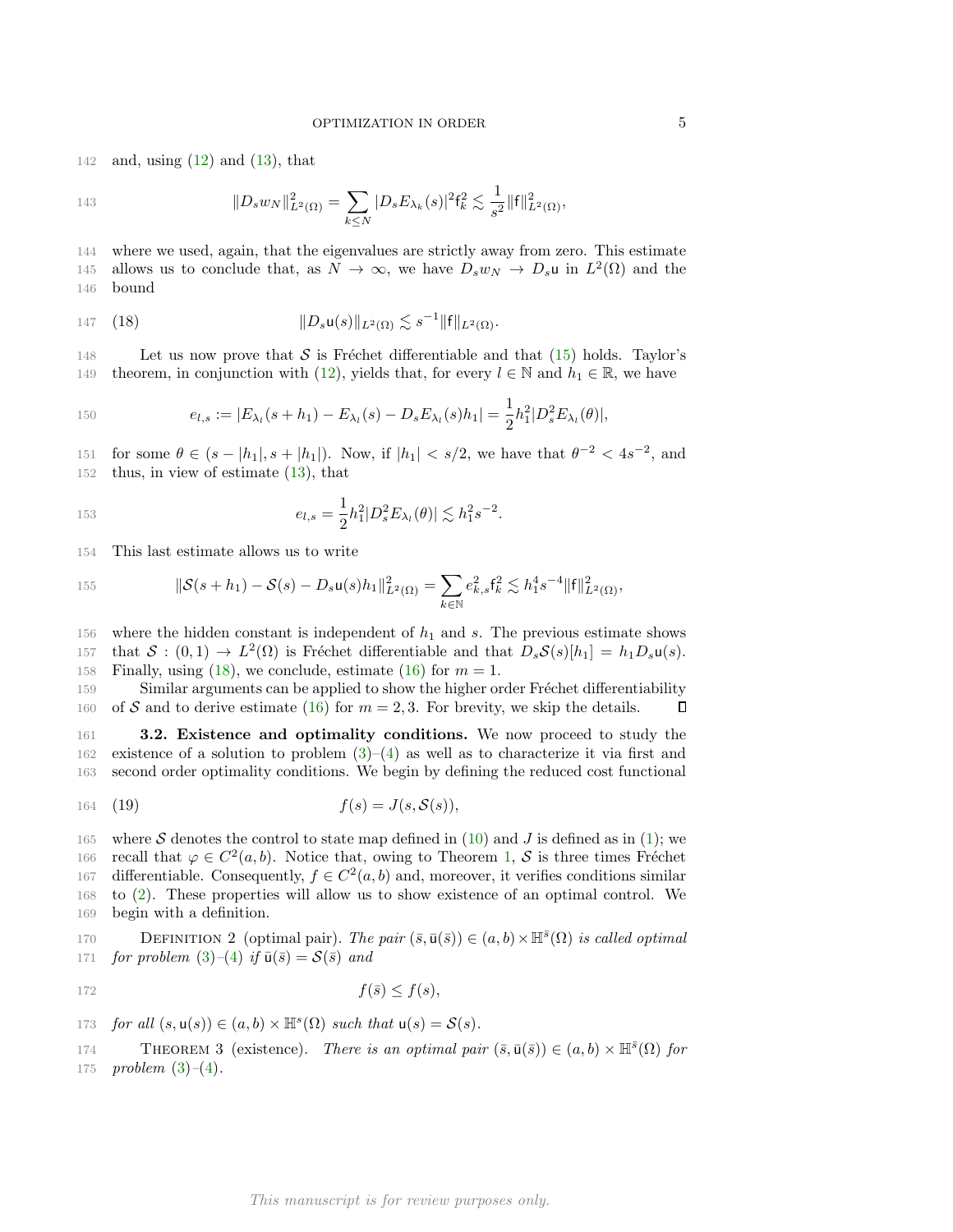176 Proof. Let  $\{a_l\}_{l\in\mathbb{N}}, \{b_l\}_{l\in\mathbb{N}} \subset (a, b)$  be such that, for every  $l \in \mathbb{N}, a < a_{l+1} < a_l < a_l$ 177  $b_l < b_{l+1} < b$  and  $a_l \to a$ ,  $b_l \to b$  as  $l \to \infty$ . Denote  $I_l = [a_l, b_l]$  and consider the 178 problem of finding

$$
s_l = \operatorname*{argmin}_{s \in I_l} f(s).
$$

180 The properties of f guarantee its existence. Notice that, since the intervals  $I_l$  are 181 nested, we have

$$
182 \t\t f(s_m) \le f(s_l), \t m \ge l.
$$

183 We have thus constructed a sequence  $\{s_l\}_{l\in\mathbb{N}}\subset (a, b)$  from which we can extract a 184 convergent subsequence, which we still denote by the same  $\{s_l\}_{l\in\mathbb{N}}$ , such that  $s_l \to$ 185  $\bar{s} \in [a, b]$ . We claim that f attains its infimum, over  $(a, b)$ , at the point  $\bar{s}$ .

186 Let us begin by showing that, in fact,  $\bar{s} \in (a, b)$ . The decreasing property of 187  $\{f(s_l)\}_{l\in\mathbb{N}}$  shows that

188 
$$
f(\bar{s}) \le f(s_l), \quad \forall l \in \mathbb{N},
$$

189 which, if  $\bar{s} = a$  or  $\bar{s} = b$ , would lead to a contradiction with the fact that  $f(s) \ge \varphi(s)$ 190 and [\(2\)](#page-1-3).

191 Let  $s_{\star}$  be any point of  $(a, b)$ . The construction of the intervals  $I_l$  guarantee that 192 there is  $L \in \mathbb{N}$  for which  $s_{\star} \in I_l$  whenever  $l > L$ . Therefore, we have

193 
$$
f(\bar{s}) \le f(s_l) = \min_{s \in I_l} f(s) \le f(s_\star).
$$

194 Which shows that  $\bar{s}$  is a minimizer.

195 Since S, as a map from  $(a, b)$  to  $L^2(\Omega)$ , is continuous — even differentiable — we 196 see that there is  $\bar{u} \in L^2(\Omega)$ , for which  $\mathcal{S}(s_l) \to \bar{u}$  in  $L^2(\Omega)$  as  $l \to \infty$ . Let us now show 197 that, indeed,  $\bar{u} \in \mathbb{H}^{\bar{s}}(\Omega)$  and that it satisfies the state equation.

198 Set  $\bar{\mathbf{u}} = \sum_{k \in \mathbb{N}} \bar{\mathbf{u}}_k \varphi_k$  and notice that, as  $l \to \infty$ ,

199 
$$
(\mathcal{S}(s_l) - \bar{\mathbf{u}}, \varphi_m)_{L^2(\Omega)} = \lambda_m^{-s_l} \mathbf{f}_m - \bar{\mathbf{u}}_m \to \lambda_m^{-\bar{s}} \mathbf{f}_m - \bar{\mathbf{u}}_m.
$$

200 Therefore  $\bar{\mathbf{u}}_m = \lambda_m^{-\bar{s}} \mathbf{f}_m$ . This shows that  $\bar{\mathbf{u}} \in \mathbb{H}^{\bar{s}}(\Omega)$  and that  $\bar{\mathbf{u}}$  solves [\(4\)](#page-1-2). 201 The result is thus proved.

 $\Box$ 

202 We now provide first order necessary and second order sufficient optimality con-203 ditions for the identification problem  $(3)-(4)$  $(3)-(4)$ .

204 THEOREM 4 (optimality conditions). Let  $(\bar{s}, \bar{u})$  be an optimal pair for problem  $205$  [\(3\)](#page-1-1)–[\(4\)](#page-1-2). Then it satisfies the following first order necessary optimality condition

<span id="page-5-0"></span>(20) 
$$
(\bar{u} - u_d, D_s \bar{u})_{L^2(\Omega)} + \varphi'(\bar{s}) = 0.
$$

207 On the other hand, if  $(\bar{s}, \bar{u})$ , with  $\bar{u} = S(\bar{s})$ , satisfies [\(20\)](#page-5-0) and, in addition, the second 208 order optimality condition

<span id="page-5-1"></span>209 (21) 
$$
(D_s \bar{u}, D_s \bar{u})_{L^2(\Omega)} + (\bar{u} - u_d, D_s^2 \bar{u})_{L^2(\Omega)} + \varphi''(\bar{s}) > 0
$$

210 *holds, then*  $(\bar{s}, \bar{u})$  *is an optimal pair.* 

211 Proof. Since, as shown in Theorem [3,](#page-4-2)  $\bar{s} \in (a, b)$ , the first order optimality condi-212 tion reads:

213 (22) 
$$
f'(\bar{s}) = (\mathcal{S}(\bar{s}) - \mathsf{u}_d, D_s \mathcal{S}(\bar{s}))_{L^2(\Omega)} + \varphi'(\bar{s}) = 0.
$$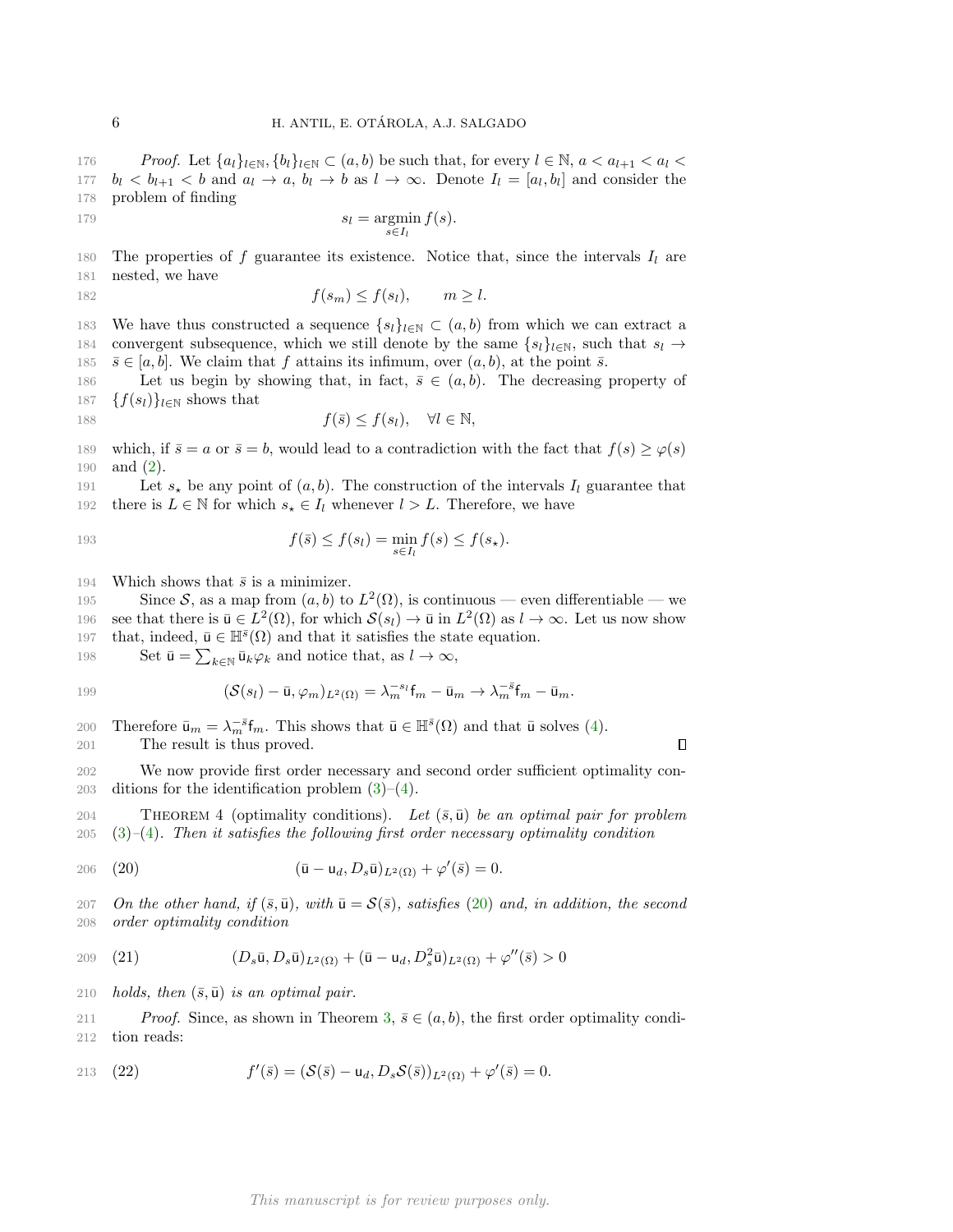214 The characterization of the first order derivative of  $S$ , given in Theorem [1,](#page-3-5) allows us 215 to conclude  $(20)$ . A similar computation reveals that

<span id="page-6-0"></span>216 (23) 
$$
f''(\bar{s})=(D_s\mathcal{S}(\bar{s}),D_s\mathcal{S}(\bar{s}))_{L^2(\Omega)}+(\mathcal{S}(\bar{s})-u_d,D_s^2\mathcal{S}(\bar{s}))_{L^2(\Omega)}+\varphi''(\bar{s}).
$$

217 Using, again, the characterization for the first and second order derivatives of  $\mathcal S$  given 2[1](#page-3-5)8 in Theorem 1 we obtain  $(21)$ . This concludes the proof. Л

219 Let us now provide a sufficient condition for local uniqueness of the optimal 220 identification parameter  $\bar{s}$ . To accomplish this task we assume that the function  $\varphi$ , 221 that defines the functional J in [\(1\)](#page-0-0), is strongly convex with parameter  $\xi$ , i.e., for all 222 points  $s_1, s_2$  in  $(a, b)$ , we have that

223 (24) 
$$
(\varphi'(s_1) - \varphi'(s_2)) \cdot (s_1 - s_2) \ge \xi |s_1 - s_2|^2.
$$

224 We thus present the following result.

225 LEMMA 5 (second–order sufficient conditions). Let  $\bar{s}$  be optimal for problem [\(3\)](#page-1-1)– 226 [\(4\)](#page-1-2) and f be defined as in [\(19\)](#page-4-3). If  $\|\mathbf{f}\|_{L^2(\Omega)}$  and  $\|\mathbf{u}_d\|_{L^2(\Omega)}$  are sufficiently small, then 227 there exist a constant  $\vartheta > 0$  such that

<span id="page-6-1"></span> $(25)$  f 228 (25)  $f''(\bar{s}) > \vartheta$ .

229 Proof. On the basis of [\(23\)](#page-6-0), we invoke the strong convexity of  $\varphi$  to conclude that

230 
$$
f''(\bar{s}) \geq ||D_s \mathcal{S}(\bar{s})||_{L^2(\Omega)}^2 + (\mathcal{S}(\bar{s}) - \mathsf{u}_d, D_s^2 \mathcal{S}(\bar{s}))_{L^2(\Omega)} + \xi.
$$

231 It thus suffices to control the term  $(\mathcal{S}(\bar{s}) - u_d, D_s^2 \mathcal{S}(\bar{s}))_{L^2(\Omega)}$ ; and to do so we use the 232 estimates of Theorem [1.](#page-3-5) In fact, we have that

233 
$$
|(\mathcal{S}(\bar{s})-u_d, D_s^2 \mathcal{S}(\bar{s}))_{L^2(\Omega)}| \leq C_1 (C_2 ||f||_{L^2(\Omega)} + ||u_d||_{L^2(\Omega)}) \, \bar{s}^{-2} ||f||_{L^2(\Omega)},
$$

234 where  $C_1$  and  $C_2$  depend on  $\Omega$  and the operator  $-\Delta$  but are independent of  $\bar{s}$ , f and 2[3](#page-4-2)5 u<sub>d</sub>. Since Theorem 3 guarantees that  $\bar{s} \in (a, b)$ , we conclude that the right hand side 236 of the previous expression is bounded. This, in view of the fact that  $||f||_{L^2(\Omega)}$  and 237  $\|u_d\|_{L^2(\Omega)}$  are sufficiently small, concludes the proof. П

238 As a consequence of the previous Lemma we derive, for the reduced cost functional  $239 \text{ f}$ , a convexity property that will be important to analyze the fully discrete scheme of 240 section [4,](#page-7-0) and a quadratic growth condition that implies the local uniqueness of  $\bar{s}$ .

<span id="page-6-4"></span>241 COROLLARY 6 (convexity and quadratic growth). Let  $\bar{s}$  be optimal for problem 242 [\(3\)](#page-1-1)–[\(4\)](#page-1-2) and f be defined as in [\(19\)](#page-4-3). If  $||f||_{L^2(\Omega)}$  and  $||u_d||_{L^2(\Omega)}$  are sufficiently small, 243 then there exists  $\delta > 0$  such that

<span id="page-6-2"></span>244 (26) 
$$
(f'(s) - f'(\bar{s})) \cdot (s - \bar{s}) \ge \frac{\vartheta}{2}|s - \bar{s}|^2 \quad \forall s \in (a, b) \cap (\bar{s} - \delta, \bar{s} + \delta),
$$

245 where  $\vartheta$  is the constant that appears in [\(25\)](#page-6-1). In addition, we have the quadratic growth 246 condition

<span id="page-6-3"></span>247 (27) 
$$
f(s) \ge f(\bar{s}) + \frac{\vartheta}{4}|s-\bar{s}|^2 \quad \forall s \in (a,b) \cap (\bar{s}-\delta, \bar{s}+\delta).
$$

248 In particular, f has a local minimum at  $\bar{s}$ . Moreover, this minimum is unique in 249  $(\bar{s} - \delta, \bar{s} + \delta) \cap (a, b).$ 

 Proof. Estimates [\(26\)](#page-6-2) and [\(27\)](#page-6-3) follow immediately from an application of Taylor's theorem and estimate [\(25\)](#page-6-1); see [\[14,](#page-19-0) Theorem 4.23] for details. The local uniqueness follows immediately from [\(27\)](#page-6-3).  $\Box$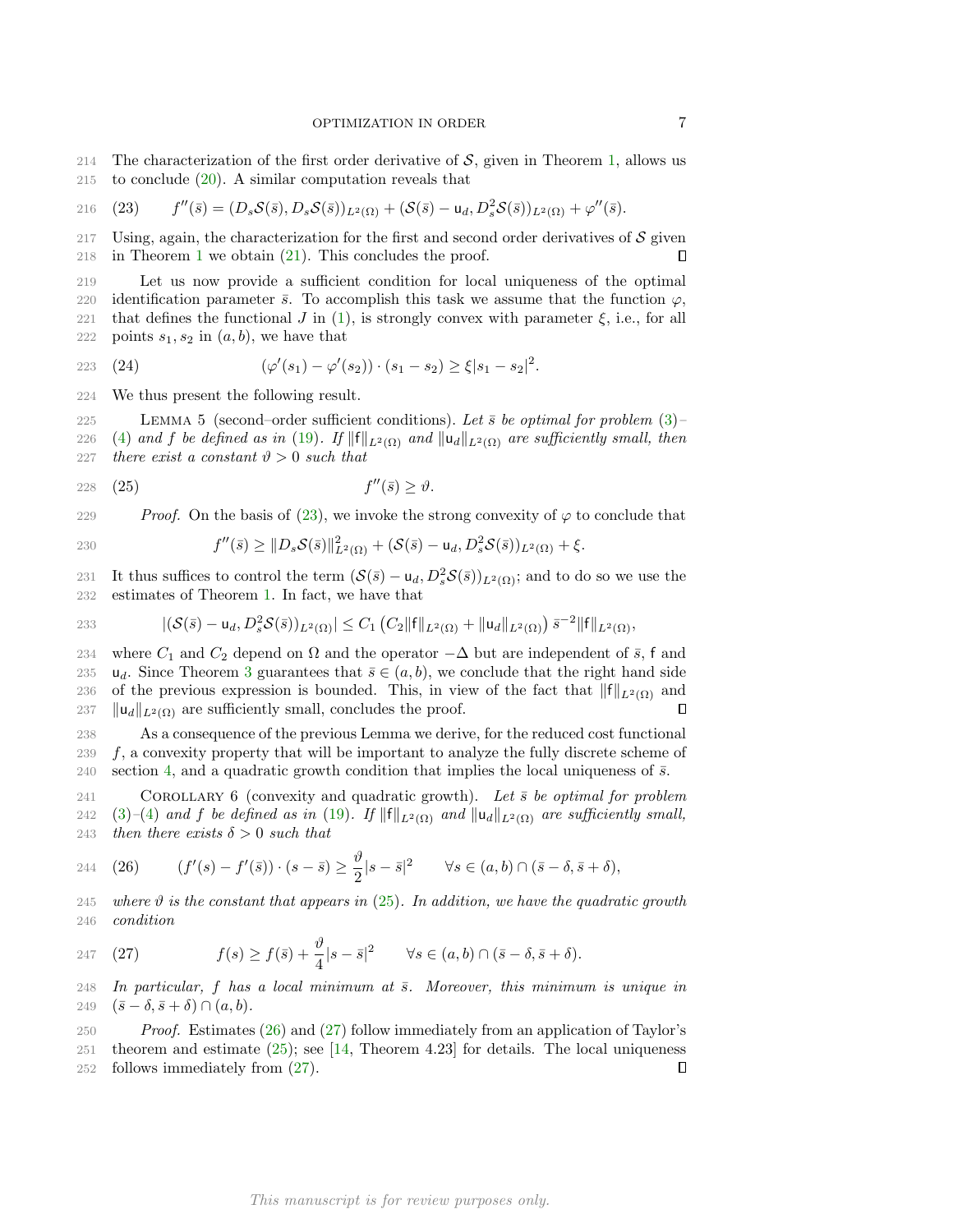<span id="page-7-0"></span> 4. A numerical scheme for the fractional identification problem. In this section we propose a numerical method that approximates the solution to the frac-255 tional identification problem  $(3)$ – $(4)$ . To be able to provide a convergence analysis of the proposed method we make the following assumption.

<span id="page-7-6"></span>257 Assumption 7 (compact subinterval). The optimization bounds a and b satisfy

$$
0 < a < b < 1.
$$

 The scheme that we propose below is based on the discretization of the first order 260 optimality condition [\(20\)](#page-5-0): we discretize the first derivative  $D_s\mathfrak{u}(s)$  in (20) using a centered difference and then we approximate the solution to the state equation [\(4\)](#page-1-2) with the finite element techniques introduced in [\[9\]](#page-18-5).

<span id="page-7-8"></span>263 4.1. Discretization in s. To set the ideas, we first propose a scheme that 264 only discretizes the variable s and analyze its convergence properties. We begin by 265 introducing some terminology. Let  $\sigma > 0$  and  $s \in (a, b)$  such that  $s \pm \sigma \in (a, b)$ . We 266 thus define, for  $\psi$ :  $(a, b) \to \mathbb{R}$ , the centered difference approximation of  $D_s\psi$  at s by

<span id="page-7-2"></span>
$$
267 \quad (28) \qquad d_{\sigma} \psi(s) := \frac{\psi(s+\sigma) - \psi(s-\sigma)}{2\sigma}.
$$

268 If  $\psi \in C^3(a, b)$ , a basic application of Taylor's theorem immediately yields the estimate

<span id="page-7-5"></span>269 (29) 
$$
|D_s \psi(s) - d_\sigma \psi(s)| \leq \frac{\sigma^2}{3} ||D_s^3 \psi||_{L^\infty(s-\sigma, s+\sigma)}.
$$

270 We also define the function  $j_{\sigma} : (a, b) \to \mathbb{R}$  by

<span id="page-7-1"></span>
$$
271 \quad (30) \qquad \qquad j_{\sigma}(s) = (\mathsf{u}(s) - \mathsf{u}_d, d_{\sigma} \mathsf{u}(s))_{L^2(\Omega)} + \varphi'(s),
$$

272 where  $u(s)$  denotes the solution to [\(4\)](#page-1-2). Finally, a point  $s_{\sigma} \in (a, b)$  for which

<span id="page-7-7"></span>
$$
j_{\sigma}(s_{\sigma}) = 0,
$$

 $274$  will serve as an approximation of the optimal parameter  $\bar{s}$ .

275 Notice that, in [\(30\)](#page-7-1), the definition of  $j_{\sigma}$  coincides with the first order optimality 276 condition [\(20\)](#page-5-0), when we replace the derivative of the state, i.e.,  $D_s\mathbf{u}$ , by its centered 277 difference approximation, as defined in [\(28\)](#page-7-2). The existence of  $s_{\sigma}$  will be shown by 278 proving convergence of Algorithm [1](#page-8-0) which, essentially, is a bisection algorithm. In 279 addition, if the algorithm reaches line [14,](#page-8-0) since  $j_{\sigma} \in C([s_l, s_r])$  and it takes values 280 of different signs at the endpoints, the intermediate value theorem guarantees that 281 the bisection step will produce a sequence of values that we use to approximate the 282 root of  $j_{\sigma}$ . It remains then to show that we can eventually find the requisite interval 283  $[s_l, s_r] \subset (a, b)$ . This is the content of the following result.

<span id="page-7-4"></span>284 LEMMA 8 (root isolation). If  $\sigma$  is sufficiently small, there exist  $s_l$  and  $s_r$  in 285 (a, b) such that  $j_{\sigma}(s_i) < 0$  and  $j_{\sigma}(s_r) > 0$ , i.e., the root isolation step in Algorithm [1](#page-8-0) 286 terminates.

287 Proof. We begin the proof by noticing that, for  $s \in (\sigma, 1 - \sigma) \subset (a, b)$ , the 288 estimates of Theorem [1](#page-3-5) immediately yield the existence of a constant  $C > 0$  such that

<span id="page-7-3"></span>
$$
289 \quad (32) \qquad \qquad \left| (u(s) - u_d, d_\sigma u(s))_{L^2(\Omega)} \right| \leq \frac{C}{\sigma},
$$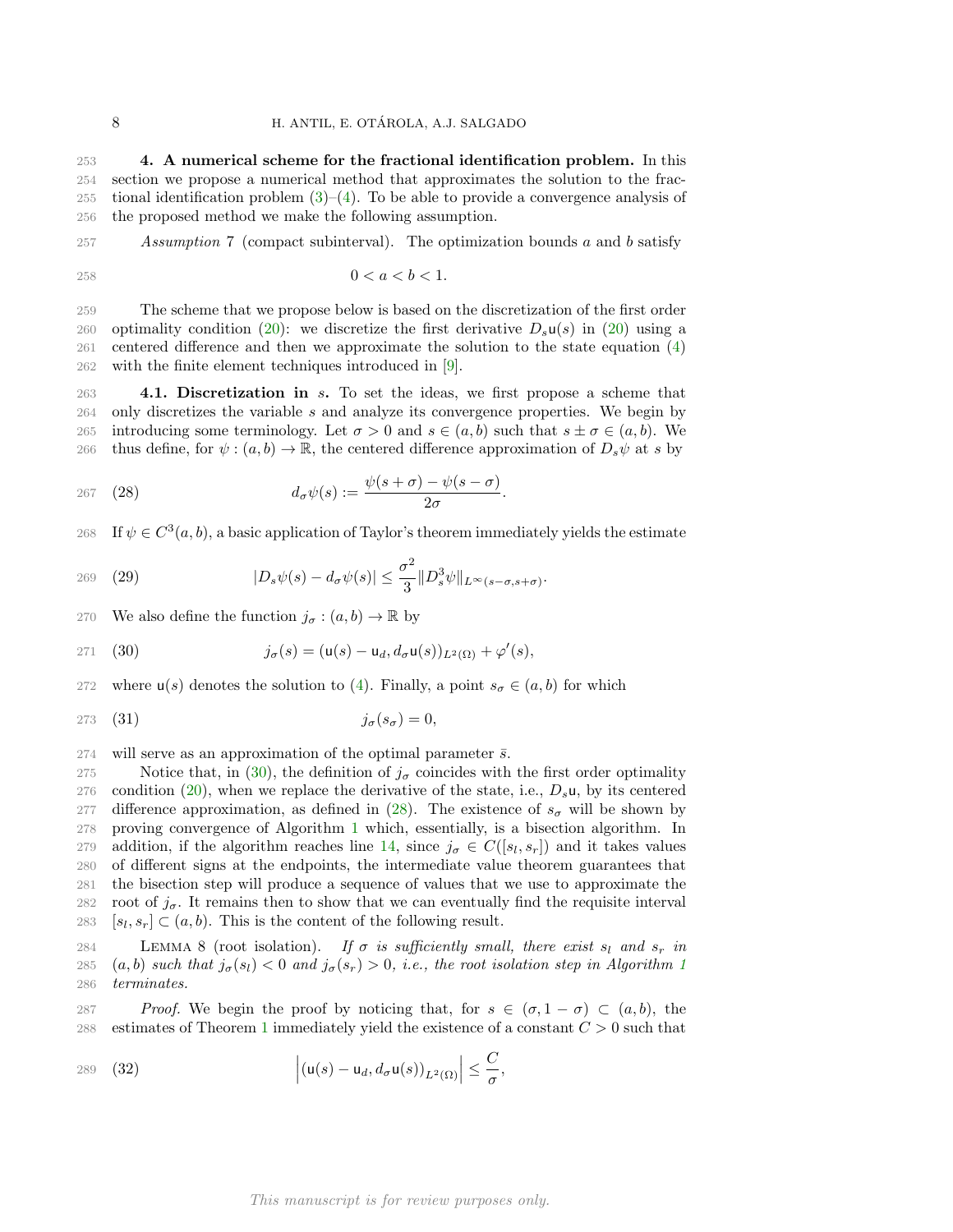Algorithm 1 Bisection algorithm.

<span id="page-8-0"></span>

|     | 1: $0 < \sigma \ll 1$ and set $s_l, s_r \in (a, b)$ , with $s_l < s_r$ . | $\triangleright$ Initialization                            |
|-----|--------------------------------------------------------------------------|------------------------------------------------------------|
|     |                                                                          | $\triangleright$ We take care of possible degenerate cases |
|     | 2: if $j_{\sigma}(s_l) = 0$ then                                         |                                                            |
|     | 3: $s_{\sigma} = s_l;$                                                   |                                                            |
|     | $4:$ end if                                                              |                                                            |
|     | 5: if $j_{\sigma}(s_r) = 0$ then                                         |                                                            |
|     | 6: $s_{\sigma} = s_r;$                                                   |                                                            |
|     | $7:$ end if                                                              |                                                            |
|     |                                                                          | $\triangleright$ Root isolation                            |
|     | 8: while $j_{\sigma}(s_r) < 0$ do                                        |                                                            |
| 9:  | $s_r := s_r + \sigma;$                                                   |                                                            |
|     | 10: end while                                                            |                                                            |
|     | 11: while $j_{\sigma}(s_l) > 0$ do                                       |                                                            |
| 12: | $s_l := s_l - \sigma;$                                                   |                                                            |
|     | 13: end while                                                            |                                                            |
|     |                                                                          | $\triangleright$ Bisection                                 |
|     | 14: $k = 1$ ;                                                            |                                                            |
|     | $15:$ repeat                                                             |                                                            |
| 16: | $s_k = \frac{1}{2}(s_l + s_r);$                                          |                                                            |
| 17: | if $j_{\sigma}(s_k) = 0$ then                                            |                                                            |
| 18. | $s_{\sigma} = s_k;$                                                      |                                                            |
| 19: | break;                                                                   | $\triangleright$ The solution has been found               |
| 20: | end if                                                                   |                                                            |
| 21: | if $j_{\sigma}(s_l)j_{\sigma}(s_k) > 0$ then                             | $\triangleright$ Sign check                                |
| 22: | $s_l = s_k;$                                                             |                                                            |
| 23: | else                                                                     |                                                            |
| 24: | $s_r = s_k;$                                                             |                                                            |
| 25: | end if                                                                   |                                                            |
| 26: | $k = k + 1;$                                                             |                                                            |
|     | 27: until forever                                                        |                                                            |

290 where C depends on  $\Omega$ ,  $\mathsf{u}_d$  and f but not on s or  $\sigma$ .

291 On the other hand, since property [\(2\)](#page-1-3) implies that  $\varphi'(s) \to -\infty$  as  $s \downarrow a$ , we 292 deduce the existence of  $\epsilon_l > 0$  such that, if  $s \in (a, a + \epsilon_l)$  then  $\varphi'(s) < -C/\sigma$ . Assume 293 that  $\sigma < \epsilon_l$ . Consequently, in view of the bound [\(32\)](#page-7-3), definition [\(30\)](#page-7-1) immediately 294 implies that, for every  $s \in (a + \sigma, a + \epsilon_l)$ , we have the estimate

$$
j_{\sigma}(s) \leq \frac{C}{\sigma} + \varphi'(s) < 0.
$$

296 Similar arguments allow us to conclude the existence of  $\epsilon_r > 0$  such that, if  $s \in$ 297  $(b - \epsilon_r, b)$  then  $\varphi'(s) > C/\sigma$ . Assume that  $\sigma < \epsilon_r$ . We thus conclude that, for every 298  $s \in (b - \epsilon_r, b - \sigma)$ , we have the bound

299 
$$
j_{\sigma}(s) \geq -\frac{C}{\sigma} + \varphi'(s) > 0.
$$

300 In light of the previous estimates we thus conclude that, for  $\sigma < \min\{\epsilon_l, \epsilon_r\}$ , we 301 can find  $s_l$  and  $s_r$  in  $(a, b)$  such that  $j_\sigma(s_l) < 0$  and  $j_\sigma(s_r) > 0$ . This concludes the 302 proof.  $\Box$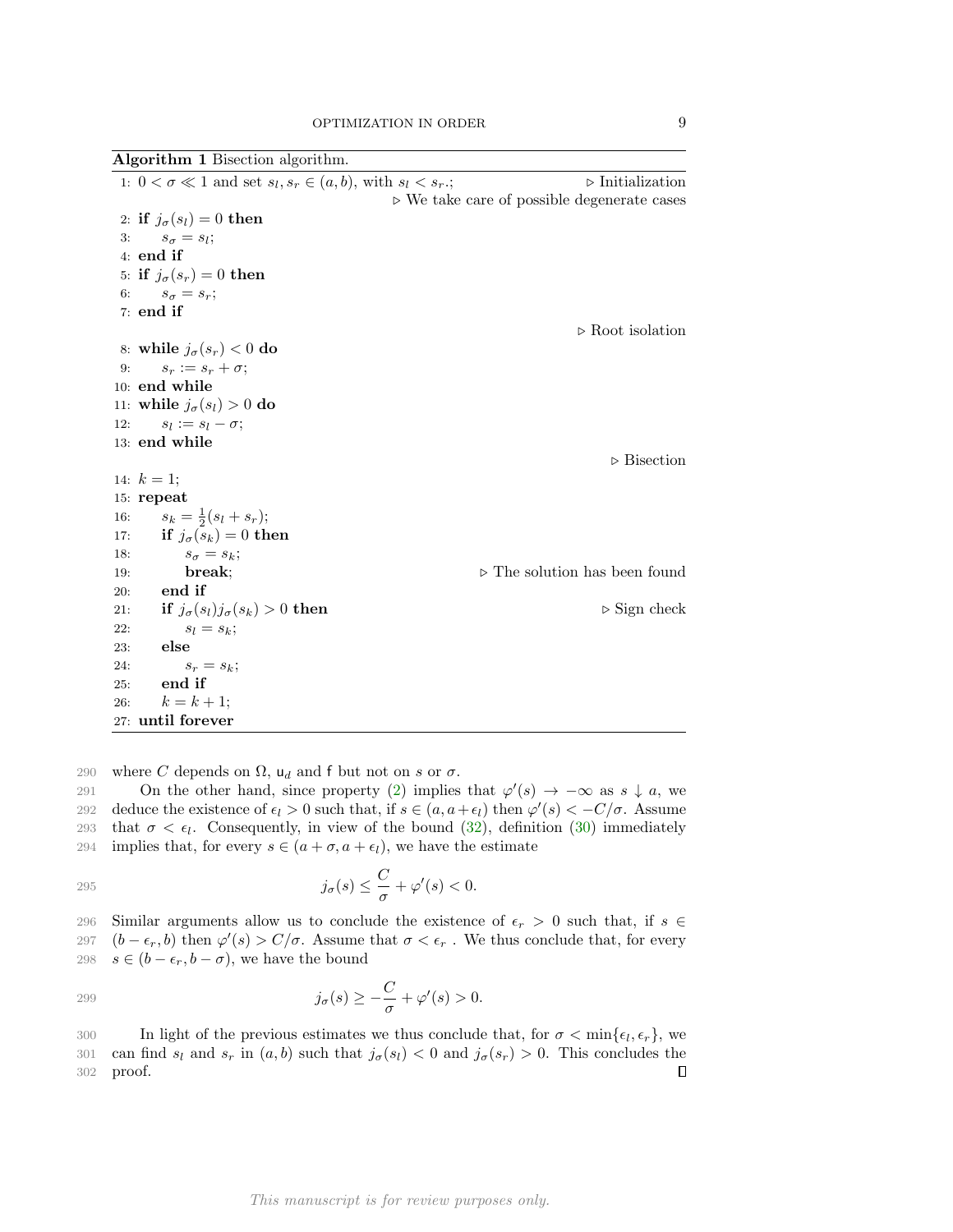303 From Lemma [8](#page-7-4) we immediately conclude that the bisection algorithm can be 304 performed and exhibits the following convergence property.

<span id="page-9-0"></span>305 LEMMA 9 (convergence rate: bisection method). The sequence  $\{s_k\}_{k\geq 1}$  gener-306 ated by the bisection algorithm satisfies

<span id="page-9-1"></span>
$$
|s_{\sigma} - s_k| \lesssim 2^{-k}.
$$

308 In addition, there exists  $s_l$  and  $s_r$  such that  $a < s_l < s_r < b$  and  $s_{\sigma} \in (s_l, s_r)$ .

309 The results of Lemmas [8](#page-7-4) and [9](#page-9-0) guarantee that, for a fixed  $\sigma$ , the bisection algo-310 rithm can be performed and exhibits a convergence rate dictated by [\(33\)](#page-9-1). Let us now 311 discuss the convergence properties, as  $\sigma \to 0$ , of this semi-discrete method. We begin 312 with two technical lemmas.

<span id="page-9-2"></span>313 LEMMA 10 (convergence of  $j_{\sigma}$ ). Let  $j_{\sigma} : (a, b) \to \mathbb{R}$  be defined as in [\(30\)](#page-7-1), then, 314  $j_{\sigma} \rightrightarrows f'$  on  $(a, b)$  as  $\sigma \to 0$ .

315 Proof. From the definitions we obtain that, whenever  $s \in (a, b)$ 

$$
|f'(s) - j_{\sigma}(s)| = |(\mathsf{u}(s) - \mathsf{u}_d, D_s \mathsf{u}(s) - d_{\sigma} \mathsf{u}(s))_{L^2(\Omega)}|
$$

$$
\lesssim \sup_{s \in [a,b]} \|D_s \mathsf{u}(s) - d_\sigma \mathsf{u}(s)\|_{L^2(\Omega)},
$$

318

3[1](#page-3-5)9 where the hidden constant depends on  $u_d$  and estimate [\(14\)](#page-3-0). Since, from Theorem 1 320 we know that the control to state map is three times differentiable, we can conclude 321 that

$$
||D_s\mathsf{u}(s) - d_\sigma\mathsf{u}(s)||_{L^2(\Omega)} \lesssim \frac{\sigma^2}{a^3},
$$

323 where we used a formula analogous to [\(29\)](#page-7-5) and estimate [\(16\)](#page-3-4). The fact that  $a > 0$ 324 (Assumption [7\)](#page-7-6) allows us to conclude.  $\Box$ 

325 With the uniform convergence of  $j_{\sigma}$  at hand, we can obtain the convergence of 326 its roots to parameters that are optimal.

<span id="page-9-3"></span>327 LEMMA 11 (convergence of  $s_{\sigma}$ ). The family  $\{s_{\sigma}\}_{{\sigma}>0}$  contains a convergent sub-328 sequence. Moreover, the limit of any convergent subsequence satisfies [\(20\)](#page-5-0).

329 Proof. The existence of a convergent subsequence follows from the fact that 330  $\{s_{\sigma}\}_{\sigma>0} \subset [a, b]$ . Moreover, as in Theorem [3,](#page-4-2) we conclude that the limit is in  $(a, b)$ . 331 Let us now show that any limit satisfies [\(20\)](#page-5-0).

332 By Lemma [10,](#page-9-2) for any  $\varepsilon > 0$ , if  $\sigma$  is sufficiently small, we have that

$$
|f'(s_{\sigma})| = |f'(s_{\sigma}) - j_{\sigma}(s_{\sigma})| < \varepsilon
$$

334 which implies that  $f'(s_{\sigma}) \to 0$  as  $\sigma \to 0$ . Let now  $\{s_{\sigma_k}\}_{k \in \mathbb{N}} \subset \{s_{\sigma}\}\$  be a convergent 335 subsequence. Denote the limit point by  $s \in (a, b)$ . By continuity of f' we have 336  $f'(s_{\sigma_k}) \to f'(\underline{s})$  which implies that

$$
f'(\underline{s}) = 0.
$$

 $\Box$ 

<span id="page-9-4"></span> Remark 12 (stronger convergence). It is expected that we cannot prove more than convergence up to subsequences, since there might be more than one s that satisfies [\(20\)](#page-5-0). If there is a unique optimal s, then the previous result implies that the 341 family  $\{s_{\sigma}\}_{\sigma>0}$  converges to it.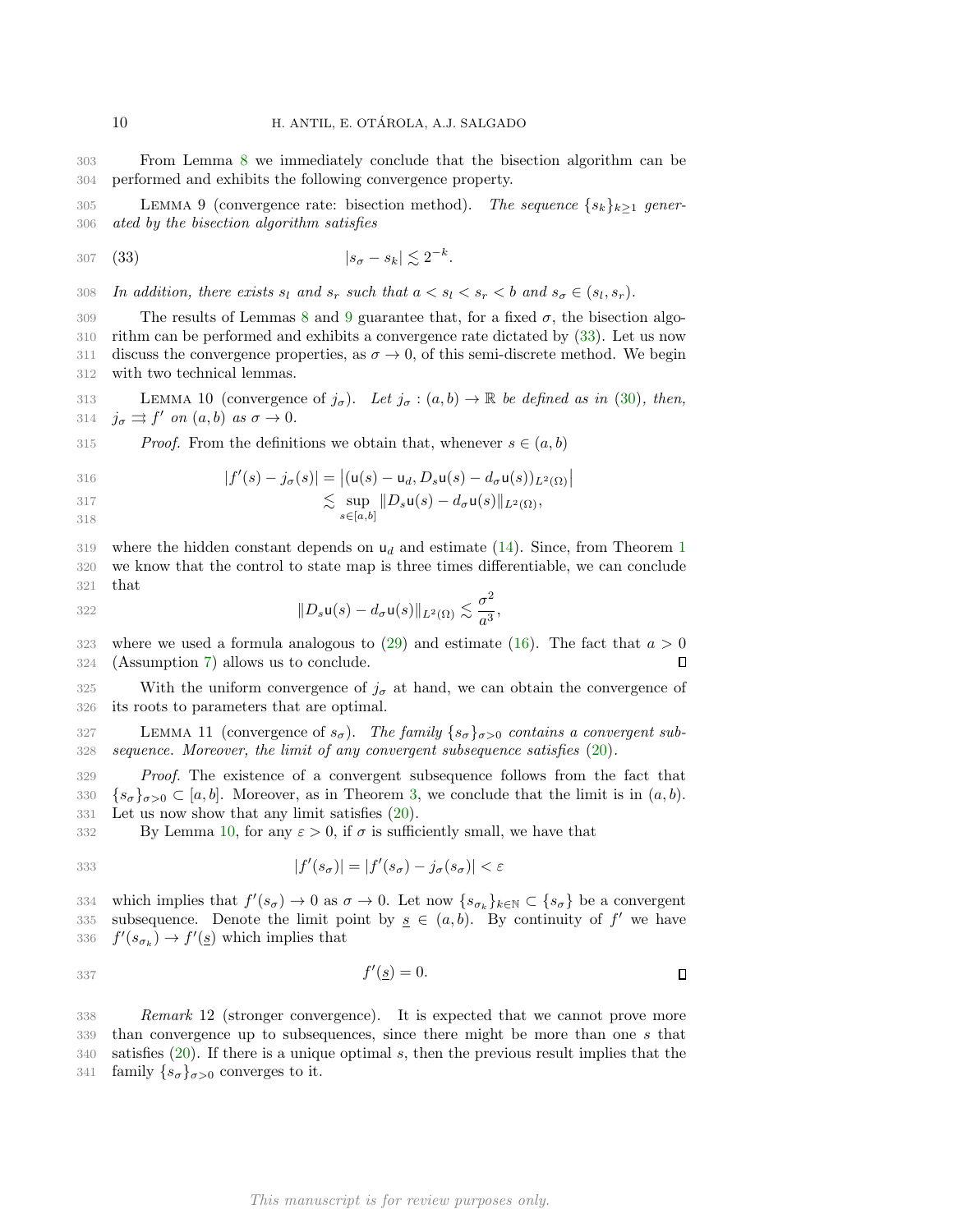342 In what follows, to simplify notation, we denote by  $\{s_{\sigma}\}_{{\sigma}>0}$  any convergent sub-343 family. The next result then provides a rate of convergence.

<span id="page-10-2"></span>344 THEOREM 13 (convergence rate in  $\sigma$ ). Let  $\bar{s}$  denote a solution to the identifica-345 tion problem [\(3\)](#page-1-1)–[\(4\)](#page-1-2) and let  $s_{\sigma}$  be its approximation defined as the solution to equation 346 [\(31\)](#page-7-7). If  $\sigma$  is sufficiently small then we have

$$
| \bar{s} - s_{\sigma} | \lesssim \frac{\sigma^2}{a^3} \left( \| f \|_{L^2(\Omega)} + \| u_d \|_{L^2(\Omega)} \right),
$$

348 where the hidden constant is independent of  $\bar{s}$ ,  $s_{\sigma}$ ,  $\sigma$ ,  $\bar{f}$  and  $u_{d}$ .

349 Proof. We begin by considering the parameter  $\sigma$  sufficiently small such that  $s_{\sigma} \in$ 350  $(\bar{s} - \delta, \bar{s} + \delta)$ , where  $\delta > 0$  is as in the statement of Corollary [6.](#page-6-4) Thus, an application 351 of the estimate [\(26\)](#page-6-2) in conjunction with the fact that  $j_{\sigma}(s_{\sigma}) = 0$  allow us to conclude 352 that

$$
\frac{\vartheta}{2}|\bar{s} - s_{\sigma}|^2 \le (f'(\bar{s}) - f'(s_{\sigma})) \cdot (\bar{s} - s_{\sigma}) = f'(s_{\sigma})(s_{\sigma} - \bar{s})
$$
  

$$
\frac{\vartheta}{35\beta} = (f'(s_{\sigma}) - j_{\sigma}(s_{\sigma})) \cdot (s_{\sigma} - \bar{s}).
$$

$$
\begin{aligned}\n\frac{354}{355} &= \left(f'(s_\sigma) - j_\sigma(s_\sigma)\right) \cdot \left(s_\sigma - \bar{s}\right).\n\end{aligned}
$$

356 Consequently, following Lemma [10](#page-9-2) we obtain that

$$
\frac{\vartheta}{2}|\bar{s} - s_{\sigma}| \leq \left| (\mathsf{u}(s_{\sigma}) - \mathsf{u}_{d}, D_{s}\mathsf{u}(s_{\sigma}) - d_{\sigma}\mathsf{u}(s_{\sigma}))_{L^{2}(\Omega)} \right|
$$

$$
\lesssim \frac{\sigma^{2}}{a^{3}} \left( \| \mathsf{f} \|_{L^{2}(\Omega)} + \| \mathsf{u}_{d} \|_{L^{2}(\Omega)} \right).
$$

358 The theorem is thus proved.

 4.2. Space discretization. The goal of this subsection is to propose, on the basis of the bisection algorithm of section [4.1,](#page-7-8) a fully discrete scheme that approx- imates the solution to problem  $(3)-(4)$  $(3)-(4)$ . To accomplish this task we will utilize the discretization techniques introduced in [\[9\]](#page-18-5) that provides an approximation to the so- lution to the fractional diffusion problem [\(4\)](#page-1-2). In order to make the exposition as clear as possible, we briefly review these aforementioned techniques below.

<span id="page-10-1"></span> 4.2.1. A discretization technique for fractional diffusion. Exploiting the cylindrical extension proposed and investigated in [\[3,](#page-18-7) [6,](#page-18-4) [13\]](#page-19-1), that is in turn inspired in the breakthrough by L. Caffarelli and L. Silvestre analyzed in [\[4\]](#page-18-8), the authors of [\[9\]](#page-18-5) have proposed a numerical technique to approximate the solution to problem [\(4\)](#page-1-2) that is based on an anisotropic finite element discretization of the following local and nonuniformly elliptic PDE:

<span id="page-10-0"></span>371 (35) 
$$
\operatorname{div}(y^{\alpha}\nabla\mathscr{U}) = 0 \text{ in } \mathcal{C}, \qquad \mathscr{U} = 0 \text{ on } \partial_L \mathcal{C}, \qquad \partial_{\nu^{\alpha}}\mathscr{U} = d_s \mathbf{f} \text{ in } \Omega.
$$

372 Here, C denotes the semi–infinite cylinder with base  $\Omega$  defined by

373 
$$
\mathcal{C} = \Omega \times (0, \infty) \subset \mathbb{R}^{n+1}_+ = \{(x', y) : x' \in \mathbb{R}^n, y > 0\},\
$$

374 and  $\partial_L C = \partial \Omega \times [0, \infty)$  its lateral boundary. In addition,  $d_s = 2^{\alpha} \Gamma(1-s)/\Gamma(s)$  and

$$
\partial_{\nu^{\alpha}} \mathscr{U} = -\lim_{y \to 0+} y^{\alpha} \mathscr{U}_y.
$$

376 Finally,  $\alpha = 1-2s \in (-1,1)$ . Although degenerate or singular, the variable coefficient

377  $y^{\alpha}$  satisfies a key property. Namely, it belongs to the Muckenhoupt class  $A_2(\mathbb{R}^{n+1})$ . 378 This allows for an optimal piecewise polynomial interpolation theory [\[9\]](#page-18-5).

 $\Box$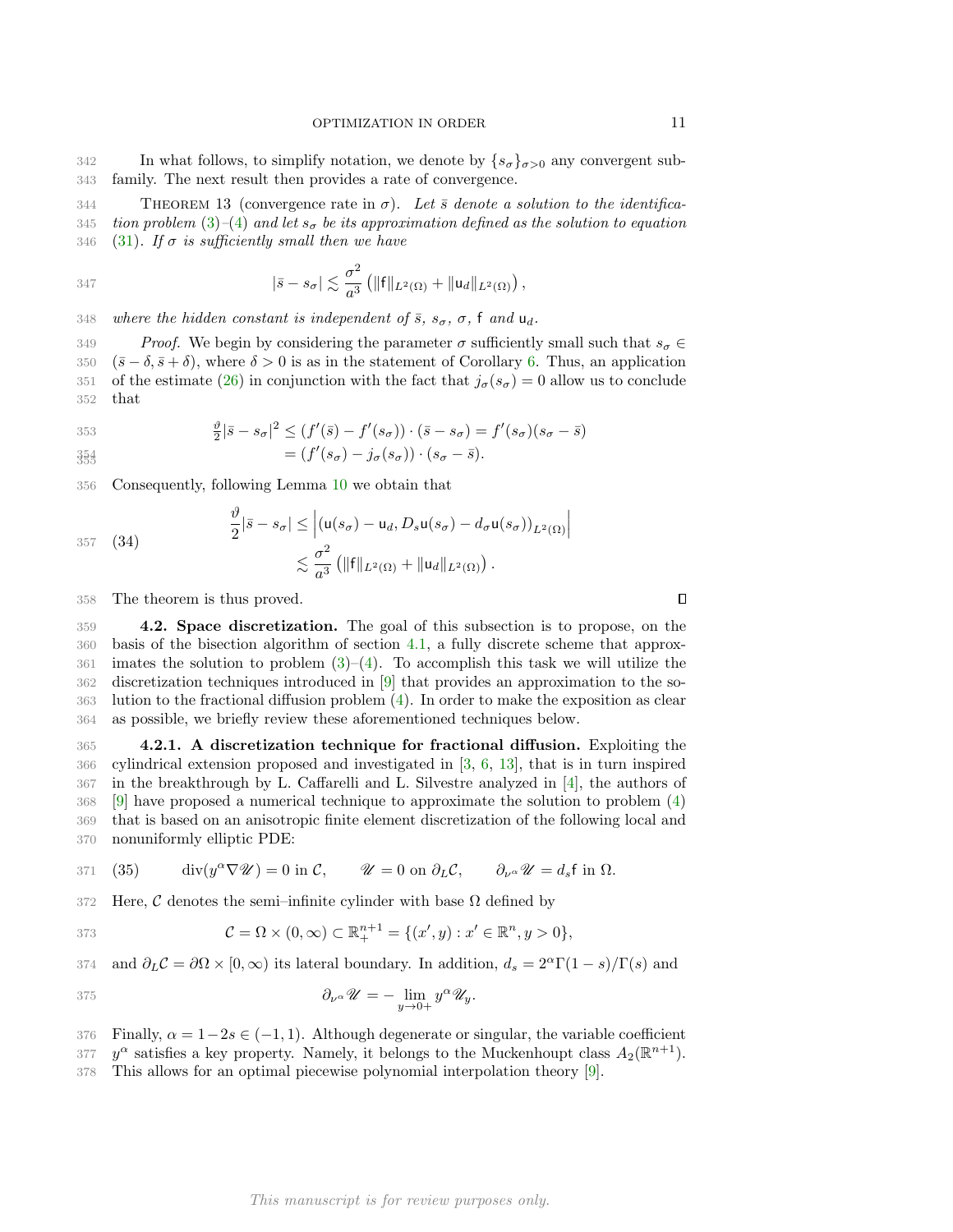379 To state the results of [\[3,](#page-18-7) [4,](#page-18-8) [6,](#page-18-4) [13\]](#page-19-1), we define the weighted Sobolev space

$$
\hat{H}_L^1(y^\alpha, \mathcal{C}) = \left\{ w \in H^1(y^\alpha, \mathcal{C}) : w = 0 \text{ on } \partial_L \mathcal{C} \right\},
$$

381 and the trace operator

$$
382 \quad (36) \qquad \text{tr}_{\Omega}: \mathring{H}_L^1(y^{\alpha}, \mathcal{C}) \to \mathbb{H}^s(\Omega), \qquad w \mapsto \text{tr}_{\Omega} w,
$$

383 where  $\text{tr}_{\Omega} w$  denotes the trace of w onto  $\Omega \times \{0\}$ .

384 The results of [\[3,](#page-18-7) [4,](#page-18-8) [6,](#page-18-4) [13\]](#page-19-1) thus read as follows: Let  $\mathscr{U} \in \mathring{H}_L^1(y^\alpha, \mathcal{C})$  and  $\mathsf{u} \in \mathbb{H}^s(\Omega)$ 385 be the solutions to  $(35)$  and  $(4)$ , respectively, then

<span id="page-11-2"></span>
$$
386 \quad (37) \qquad \qquad u = \operatorname{tr}_\Omega \mathscr{U}.
$$

387 A first step toward a discretization scheme is to truncate, for a given truncation 388 parameter  $\gamma > 0$ , the semi-infinite cylinder C to  $\mathcal{C}_{\gamma} := \Omega \times (0, \gamma)$  and seek solutions 389 in this bounded domain. In fact, let  $v \in \mathring{H}_L^1(y^\alpha, \mathcal{C}_\gamma)$  be the solution to

<span id="page-11-1"></span>390 (38) 
$$
\int_{\mathcal{C}_{\mathcal{Y}}} y^{\alpha} \nabla v \cdot \nabla \phi = d_s \langle f, \text{tr}_{\Omega} \phi \rangle \qquad \forall \phi \in \mathring{H}_L^1(y^{\alpha}, \mathcal{C}_{\mathcal{Y}}),
$$

391 where  $\mathring{H}_L^1(y^\alpha, \mathcal{C}_{\gamma}) = \{ w \in H^1(y^\alpha, \mathcal{C}_{\gamma}) : w = 0 \text{ on } \partial_L \mathcal{C}_{\gamma} \cup \Omega \times \{ \gamma \} \}.$  Then the expo-392 nential decay of  $\mathscr U$  in the extended variable  $y$  implies the following error estimate

393 
$$
\|\nabla(\mathscr{U}-v)\|_{L^2(y^{\alpha},\mathcal{C})} \lesssim e^{-\sqrt{\lambda_1}\mathscr{Y}/4} \|\mathsf{f}\|_{\mathbb{H}^{-s}(\Omega)},
$$

394 provided  $\mathcal{Y} \geq 1$ , and the hidden constant depends on s, but is bounded on compact 395 subsets of  $(0, 1)$ . We refer the reader to [\[9,](#page-18-5) Section 3] for details. With this truncation 396 at hand, we thus recall the finite element discretization techniques of [\[9,](#page-18-5) Section 4].

397 To avoid technical difficulties, we assume that  $\Omega$  is a convex polytopal subset of  $\mathbb{R}^n$ 398 and refer the reader to [\[11\]](#page-18-9) for results involving curved domains. Let  $\mathcal{T}_{\Omega} = \{K\}$  be a 399 conforming and shape regular triangulation of  $\Omega$  into cells K that are isoparametrically 400 equivalent to either a simplex or a cube. Let  $\mathcal{I}_{\gamma} = \{I\}$  be a partition of the interval 401  $[0, \mathcal{Y}]$  with mesh points

<span id="page-11-0"></span>402 (39) 
$$
y_j = \left(\frac{j}{M}\right)^{\gamma} \gamma, \quad j = 0, ..., M, \quad \gamma > \frac{3}{1 - \alpha} = \frac{3}{2s} > 1.
$$

403 We then construct a mesh of the cylinder  $\mathcal{C}_{\gamma}$  by  $\mathcal{I}_{\gamma} = \mathcal{I}_{\Omega} \otimes \mathcal{I}_{\gamma}$ , i.e., each cell  $T \in \mathcal{I}_{\gamma}$ 404 is of the form  $T = K \times I$  where  $K \in \mathcal{T}_{\Omega}$  and  $I \in \mathcal{I}_{\gamma}$ . We note that, by construction,  $405 \quad #\mathscr{T}_{\mathcal{F}} = M\#\mathscr{T}_{\Omega}$ . When  $\mathscr{T}_{\Omega}$  is quasiuniform with  $\#\mathscr{T}_{\Omega} \approx M^n$  we have  $\#\mathscr{T}_{\mathcal{F}} \approx M^{n+1}$ 406 and, if  $h_{\mathscr{T}_{\Omega}} = \max\{\text{diam}(K) : K \in \mathscr{T}_{\Omega}\}\$ , then  $M \approx h_{\mathscr{T}_{\Omega}}^{-1}$ . Having constructed the 407 mesh  $\mathscr{T}_{\gamma}$  we define the finite element space

408 
$$
\mathbb{V}(\mathscr{T}_{\mathcal{T}}) := \left\{ W \in C^{0}(\bar{\mathcal{C}}_{\mathcal{T}}) : W_{|T} \in \mathcal{P}(K) \otimes \mathbb{P}_{1}(I) \; \forall T \in \mathscr{T}_{\mathcal{T}}, \; W_{|\Gamma_{D}} = 0 \right\},
$$

409 where,  $\Gamma_D = \partial \Omega \times [0, \mathcal{I}) \cup \Omega \times {\mathcal{I}}$ , and if K is isoparametrically equivalent to a 410 simplex,  $\mathcal{P}(K) = \mathbb{P}_1(K)$  i.e., the set of polynomials of degree at most one. If K is a 411 cube  $\mathcal{P}(K) = \mathbb{Q}_1(K)$ , that is, the set of polynomials of degree at most one in each 412 variable. We must immediately comment that, owing to  $(39)$ , the meshes  $\mathscr{T}_{\gamma}$  are not 413 shape regular but satisfy: if  $T_1 = K_1 \times I_1$  and  $T_2 = K_2 \times I_2$  are neighbors, then there 414 is  $\kappa > 0$  such that

$$
h_{I_1} \leq \kappa h_{I_2}, \qquad h_I = |I|.
$$

<span id="page-11-3"></span>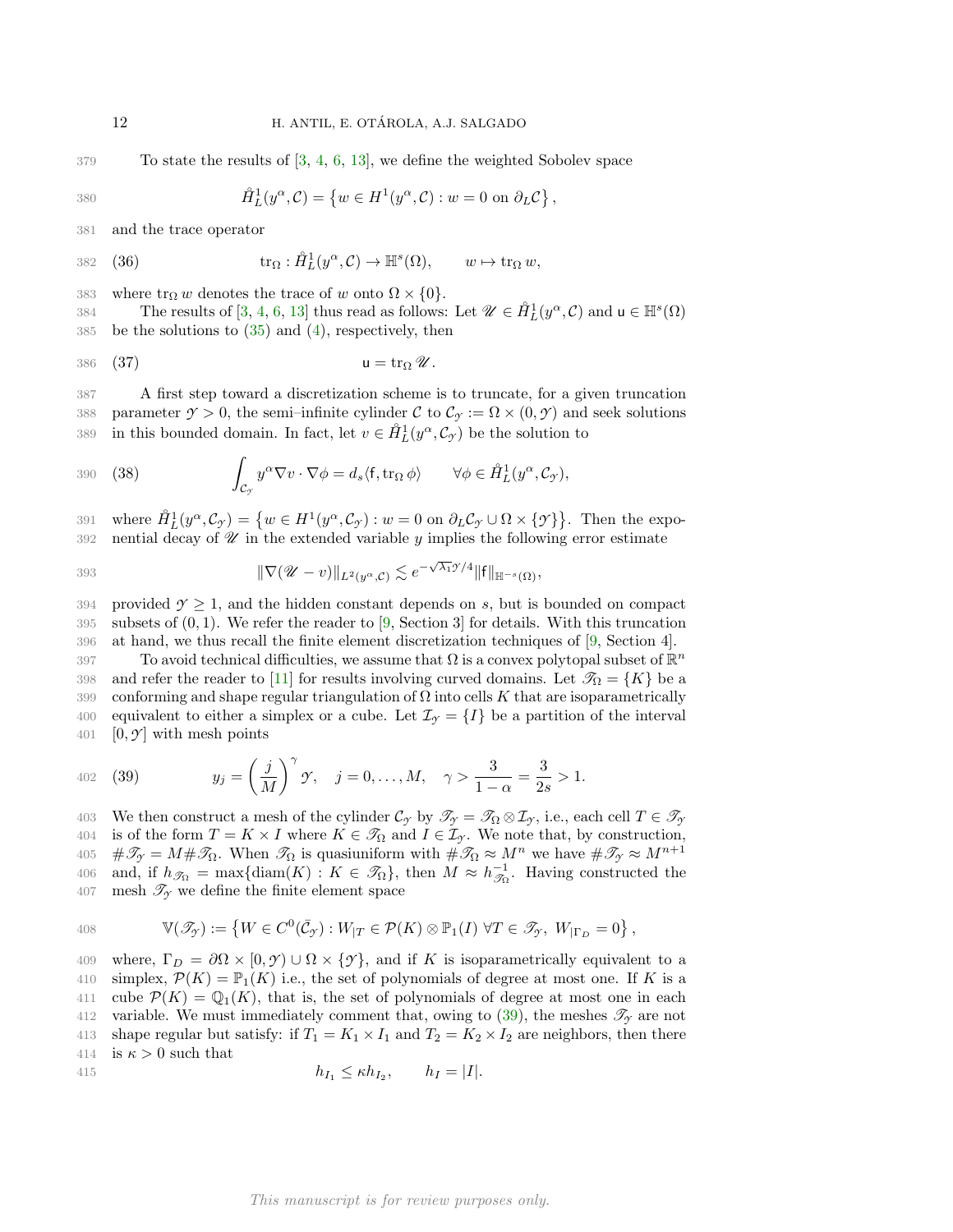416 The use of anisotropic meshes in the extended direction  $y$  is imperative if one wishes

- 417 to obtain a quasi-optimal approximation error since  $\mathscr{U}$ , the solution to [\(35\)](#page-10-0), possesses
- 418 a singularity as  $y \downarrow 0$ ; see [\[9,](#page-18-5) Theorem 2.7].

419 We thus define a finite element approximation of the solution to the truncated 420 problem [\(38\)](#page-11-1): Find  $V_{\mathscr{T}_{\gamma}} \in V(\mathscr{T}_{\gamma})$  such that

<span id="page-12-4"></span>421 (40) 
$$
\int_{\mathcal{C}_{\gamma}} y^{\alpha} \nabla V_{\mathcal{T}_{\gamma}} \cdot \nabla W = d_s \langle f, \text{tr}_{\Omega} W \rangle \quad \forall W \in \mathbb{V}(\mathcal{I}_{\gamma}).
$$

422 With this discrete function at hand, and on the basis of the localization results of 423 Caffarelli and Silvestre, we define an approximation  $U_{\mathscr{T}_\Omega} \in \mathbb{U}(\mathscr{T}_\Omega) = \text{tr}_\Omega \mathbb{V}(\mathscr{T}_\gamma)$  of the 424 solution u to problem [\(4\)](#page-1-2) as follows:

<span id="page-12-0"></span>
$$
U_{\mathcal{T}_{\Omega}} := \operatorname{tr}_{\Omega} V_{\mathcal{T}_{\mathcal{T}}}.
$$

<span id="page-12-3"></span> 4.2.2. A fully discrete scheme for the fractional identification problem. Following the discussion in [\[9\]](#page-18-5) one observes that many of the stability and error esti- mates in this work contain constants that depend on s. While these remain bounded 429 in compact subsets of  $(0, 1)$  many of these degenerate or blow up as  $s \downarrow 0$  or  $s \uparrow 1$ . In fact, it is not clear if the PDE [\(35\)](#page-10-0) is well under the passage of these limits. Even if this problem made sense, the Caffarelli-Silvestre extension property [\(37\)](#page-11-2) does not hold as we take the limits mentioned above. For this reason, we continue to work 433 under Assumption [7.](#page-7-6) We begin by defining the discrete control to state map  $S_{\mathscr{T}}$  as 434 follows:

435 
$$
S_{\mathscr{T}}: (a,b) \to \mathbb{U}(\mathscr{T}_{\Omega}), \quad s \mapsto U_{\mathscr{T}_{\Omega}}(s),
$$

436 where  $U_{\mathscr{T}_{\Omega}}(s)$  is defined as in [\(41\)](#page-12-0). We also define the function  $j_{\sigma,\mathscr{T}} : (a, b) \to \mathbb{R}$  as

<span id="page-12-2"></span>437 (42) 
$$
j_{\sigma,\mathcal{T}}(s) = (U_{\mathcal{T}_{\Omega}}(s) - \mathsf{u}_d, d_{\sigma}U_{\mathcal{T}_{\Omega}}(s))_{L^2(\Omega)} + \varphi'(s),
$$

438 where the centered difference  $d_{\sigma}$  is defined as in [\(28\)](#page-7-2). With these elements at hand, 439 we thus define a fully discrete approximation of the optimal identification parameter 440  $\bar{s}$  as the solution to the following problem: Find  $s_{\sigma,\mathcal{T}} \in (a,b)$  such that

<span id="page-12-1"></span>
$$
j_{\sigma,\mathcal{T}}(s_{\sigma,\mathcal{T}})=0.
$$

442 We notice that, under the assumption that the map  $S_{\mathscr{T}}$  is continuous in  $(a, b)$ , the 443 same arguments developed in the proof of Lemma [8](#page-7-4) yield the existence of  $s_{r,\mathscr{T}}$  and 444  $s_{l,\mathcal{T}}$  in  $(a, b)$  such that  $j_{\sigma,\mathcal{T}}(s_{r,\mathcal{T}}) < 0$  and  $j_{\sigma,\mathcal{T}}(s_{l,\mathcal{T}}) > 0$ . This implies that, if in the 445 bisection algorithm of section [4.1](#page-7-8) we replace  $j_{\sigma}$  by  $j_{\sigma,\mathscr{T}}$ , the step **Root isolation** can 446 be performed. Consequently, we deduce the convergence of the bisection algorithm 447 and thus the existence of a solution  $s_{\sigma,\mathcal{T}} \in (a,b)$  to problem [\(43\)](#page-12-1).

448 It is then necessary to study the continuity of  $S_{\mathscr{T}}$ , but this can be easily achieved 449 because we are in finite dimensions and the problem is linear.

450 PROPOSITION 14 (continuity of  $S_{\mathcal{F}}$ ). For every mesh  $\mathcal{I}_{\gamma}$ , defined as in Section 451 [4.2.1,](#page-10-1) the map  $S_{\mathcal{F}}$  is continuous on  $(a, b)$ .

452 Proof. Let  $\{s_k\}_{k\in\mathbb{N}}\subset (a,b)$  be such that  $s_k\to s\in (a,b)$ . Since the operator  $453 \text{ tr}_{\Omega}$ , defined as in [\(36\)](#page-11-3), is continuous [\[9,](#page-18-5) Proposition 2.5], it suffices to show that the 454 application  $s \mapsto V_{\mathscr{T}_{\mathscr{T}}}(s)$  is continuous. Consider

455 
$$
V_{\mathscr{T}_{\mathcal{J}}} (s) \in \mathbb{V}(\mathscr{T}_{\mathcal{J}}): \quad \int_{\mathcal{C}_{\mathcal{J}}} y^{1-2s} \nabla V_{\mathscr{T}_{\mathcal{J}}} (s) \cdot \nabla W_s = d_s \langle f, \text{tr}_{\Omega} W_s \rangle \quad \forall W_s \in \mathbb{V}(\mathscr{T}_{\mathcal{J}}),
$$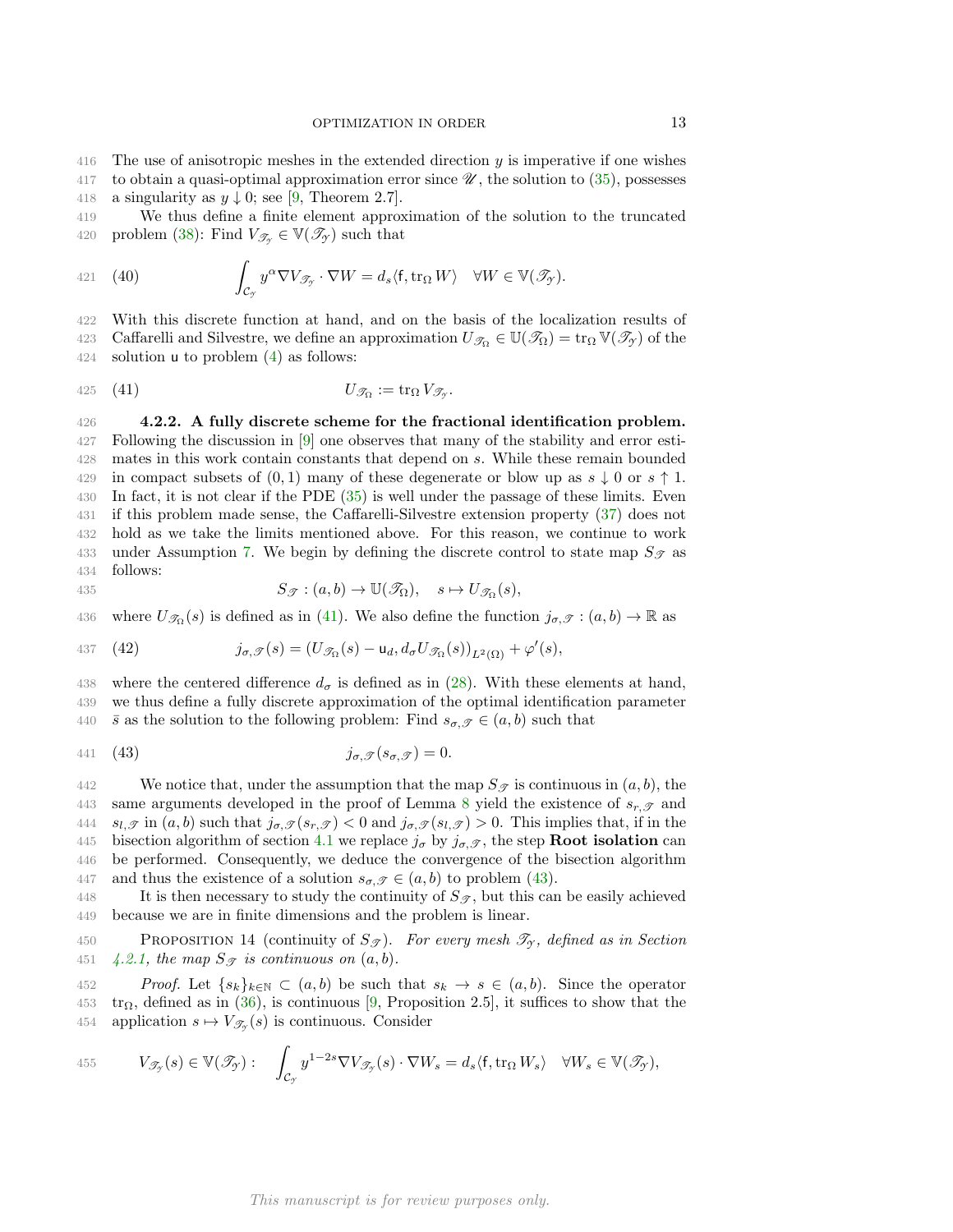456 and

457 
$$
V_{\mathscr{T}_{\mathcal{J}}} (s_k) \in \mathbb{V}(\mathscr{T}_{\mathcal{J}}): \int_{\mathcal{C}_{\mathcal{J}}} y^{1-2s_k} \nabla V_{\mathscr{T}_{\mathcal{J}}} (s_k) \cdot \nabla W_k = d_{s_k} \langle f, \operatorname{tr}_{\Omega} W_k \rangle \quad \forall W_k \in \mathbb{V}(\mathscr{T}_{\mathcal{J}}).
$$

458 Set  $W_s = V_{\mathscr{T}_{\mathscr{T}}}(s) - V_{\mathscr{T}_{\mathscr{T}}}(s_k)$  and  $W_k = V_{\mathscr{T}_{\mathscr{T}}}(s_k) - V_{\mathscr{T}_{\mathscr{T}}}(s)$  and add these two identities 459 to obtain 460

461 
$$
\|\nabla(V_{\mathscr{T}_{\mathscr{T}}}(s) - V_{\mathscr{T}_{\mathscr{T}}}(s_k))\|_{L^2(y^{1-2s}, \mathcal{C}_{\mathscr{T}})}^2 = (d_s - d_{s_k})\langle f, \text{tr}_{\Omega}(V_{\mathscr{T}_{\mathscr{T}}}(s) - V_{\mathscr{T}_{\mathscr{T}}}(s_k))\rangle + \int_{\Omega} (y^{1-2s_k} - y^{1-2s}) \nabla V_{\mathscr{T}_{\mathscr{T}}}(s_k) \cdot \nabla(V_{\mathscr{T}_{\mathscr{T}}}(s) - V_{\mathscr{T}_{\mathscr{T}}}(s_k)) = I + II.
$$

463

C*Y* 464 We now proceed to estimate each one of these terms.

465 For the first term we have

466 
$$
|\mathbf{I}| \leq |d_s - d_{s_k}||\mathbf{f}||_{L^2(\Omega)}||\operatorname{tr}_{\Omega}(V_{\mathscr{T}_{\mathcal{T}}}(s) - V_{\mathscr{T}_{\mathcal{T}}}(s_k)||_{L^2(\Omega)} \to 0
$$

 $467$  as  $k \to \infty$ . This is the case because  $|| \text{tr}_Ω(V_{\mathscr{T}_{\gamma}}(s) - V_{\mathscr{T}_{\gamma}}(s_k)||_{L^2(Ω)}$  is uniformly bounded 468 [\[9,](#page-18-5) Proposition 2.5] and, by Assumption [7,](#page-7-6) we have that  $d_{s_k} \to d_s$ .

469 We estimate the second term as follows

$$
470 \qquad \text{III} \leq |\Omega| \|\nabla V_{\mathscr{T}_{\mathcal{T}}}(s_k)\|_{L^{\infty}(\mathcal{C}_{\mathcal{T}})} \|\nabla (V_{\mathscr{T}_{\mathcal{T}}}(s) - V_{\mathscr{T}_{\mathcal{T}}}(s_k))\|_{L^{\infty}(\mathcal{C}_{\mathcal{T}})} \int_0^{\mathcal{T}} |y^{1-2s} - y^{1-2s_k}|.
$$

471 Using that we are in finite dimensions, the question reduces to the convergence

472 
$$
\int_0^{\mathcal{I}} |y^{1-2s} - y^{1-2s_k}| \to 0,
$$

473 which follows from the a.e. convergence of  $y^{1-2s_k}$  to  $y^{1-2s}$ , the fact that, for 0 < 474  $y < 1$ , we have  $0 < y^{1-2s_k} \leq y^{1-2a} \in L^1(0,1)$  and an application of the dominated 475 convergence theorem.

476 This concludes the proof.

 $\Box$ 

 We now proceed to derive an a priori error bound for the error between the exact 478 identification parameter  $\bar{s}$  and its approximation  $s_{\sigma,\mathscr{T}}$  given as the solution [\(43\)](#page-12-1). We begin by noticing that, following the proof of Lemma [10,](#page-9-2) using [\[10,](#page-18-10) Proposition 28] and Assumption [7](#page-7-6) we have

481 (44) 
$$
|j_{\sigma}(s) - j_{\sigma,\mathcal{T}}(s)| \lesssim \frac{1}{\sigma} |\log(\#\mathcal{T}_{\mathcal{T}})|^{2b} (\#\mathcal{T}_{\mathcal{T}})^{-(1+a)/(n+1)},
$$

482 where the hidden constant depends on a and b but is uniform in  $(a, b)$ . Clearly, for 483 fixed  $\sigma$ , this implies the uniform convergence of  $j_{\sigma,\mathcal{T}}$  to  $j_{\sigma}$  as we refine the mesh. 484 By repeating the arguments of Lemma [11](#page-9-3) we conclude the convergence, up to subse-485 quences, of  $\{s_{\sigma},\mathcal{F}\}\mathcal{F}$  to  $s_{\sigma}$ , a root of  $j_{\sigma}$ . Arguing as in Remark [12,](#page-9-4) we see that we 486 cannot expect convergence of the entire family.

487 Finally, we denote one of these convergent subsequences by  $\{s_{\sigma,\mathcal{T}}\}_{\mathcal{T}}$  and provide 488 an error estimate.

489 THEOREM 15 (Error estimate: discretization in s and space). Let  $\bar{s}$  be optimal for 490 the identification problem [\(3\)](#page-1-1)–[\(4\)](#page-1-2) and  $s_{\sigma,\mathcal{T}}$  its approximation defined as the solution 491 to [\(43\)](#page-12-1). If  $\sigma$  is sufficiently small,  $\#\mathscr{T}_{\gamma}$  is sufficiently large and,  $f \in \mathbb{H}^{1-a}(\Omega)$ , then

<span id="page-13-0"></span>492 (45) 
$$
|\bar{s} - s_{\sigma, \mathcal{F}}| \lesssim \sigma^{-1} |\log(\#\mathcal{F}_{\mathcal{F}})|^{2b} (\#\mathcal{F}_{\mathcal{F}})^{-(1+a)/(n+1)} \|f\|_{\mathbb{H}^{1-a}(\Omega)} + \sigma^2,
$$

493 where the hidden constant is independent of  $\bar{s}$ ,  $s_{\sigma,\mathcal{T}}$ ,  $\bar{f}$  and the mesh  $\mathcal{T}_{\gamma}$ .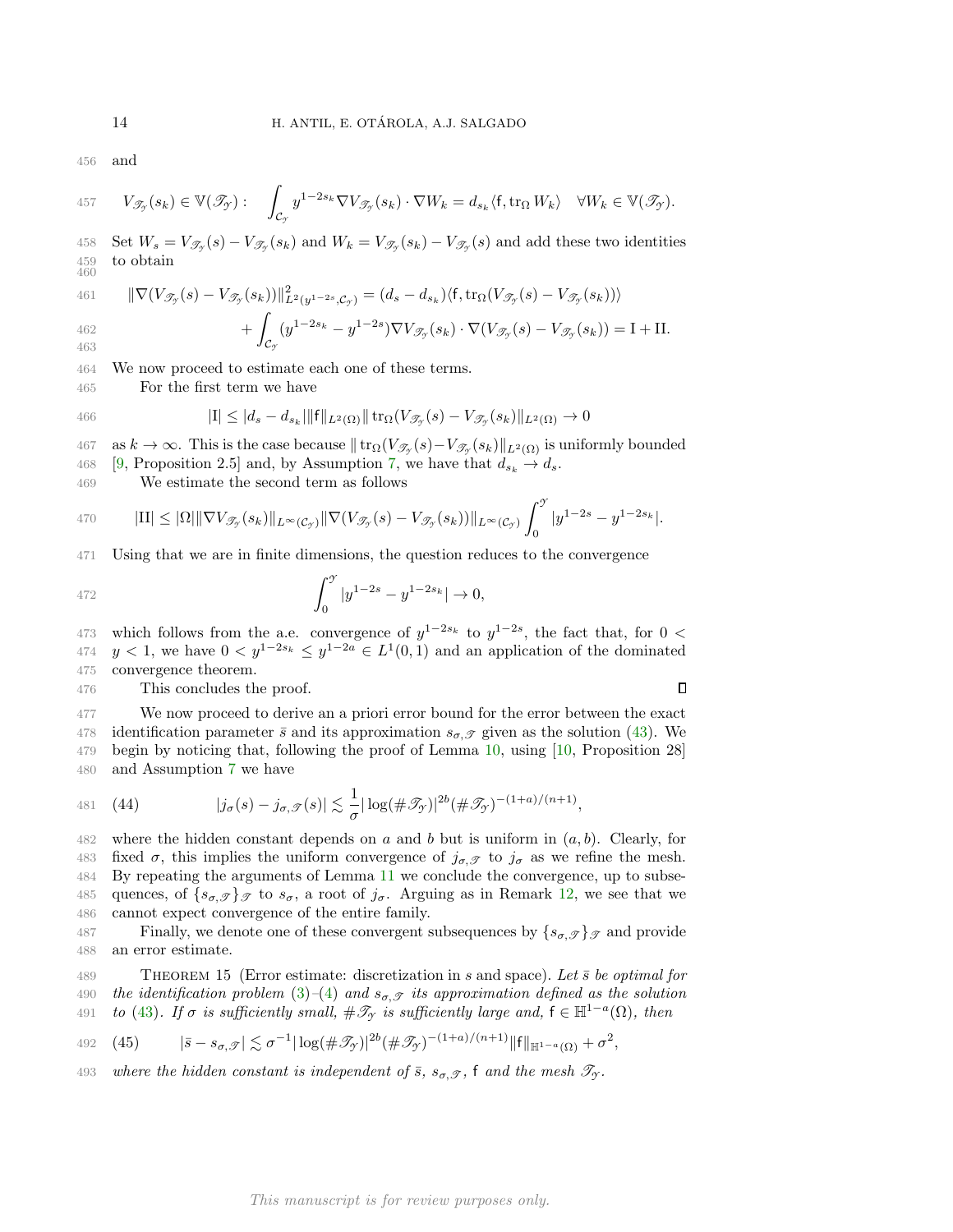494 Proof. We begin by remarking that, by setting  $\sigma$  sufficiently small and  $\#\mathcal{I}_{\gamma}$ 495 sufficiently large, respectively, we can assert that  $s_{\sigma,\mathscr{T}} \in (\bar{s} - \delta, \bar{s} + \delta)$  with  $\delta$  being 496 the parameter of Corollary [6.](#page-6-4) By invoking the estimate [\(26\)](#page-6-2) and in view of the fact 497 that  $f'(\bar{s}) = 0 = j_{\sigma, \mathcal{F}}(s_{\sigma, \mathcal{F}})$ , we deduce the following estimate:

498

 $\vartheta$ 

$$
\begin{array}{c} 499 \\ 500 \end{array}
$$

 $\frac{\partial^2}{\partial s^2} |\bar{s}-s_{\sigma,\mathscr{T}}|^2 \leq (f'(\bar{s})-f'(s_{\sigma,\mathscr{T}})) \cdot (\bar{s}-s_{\sigma,\mathscr{T}}) = (j_{\sigma,\mathscr{T}}(s_{\sigma,\mathscr{T}})-f'(s_{\sigma,\mathscr{T}})) \cdot (\bar{s}-s_{\sigma,\mathscr{T}}).$ 500 501 We proceed to bound the right hand side of the previous expression. To accom-502 plish this task, we invoke the definition [\(42\)](#page-12-2) of  $j_{\sigma,\mathscr{T}}$  and repeating the arguments of

503 Lemma [10](#page-9-2) we obtain that

<span id="page-14-0"></span>
$$
504 \quad (46) \quad |j_{\sigma,\mathcal{F}}(s_{\sigma,\mathcal{F}}) - f'(s_{\sigma,\mathcal{F}})| \leq \left| (U_{\mathcal{F}_{\Omega}}(s_{\sigma,\mathcal{F}}) - \mathbf{u}_d, d_{\sigma} U_{\mathcal{F}_{\Omega}}(s_{\sigma,\mathcal{F}}) - D_s \mathbf{u}(s_{\sigma,\mathcal{F}}))_{L^2(\Omega)} \right|
$$

$$
+ \left| (U_{\mathcal{F}_{\Omega}}(s_{\sigma,\mathcal{F}}) - \mathbf{u}(s_{\sigma,\mathcal{F}}), D_s \mathbf{u}(s_{\sigma,\mathcal{F}}))_{L^2(\Omega)} \right| = \mathbf{I} + \mathbf{II}.
$$

505 We thus examine each term separately. We start with II: its control relies on the a 506 priori error estimates of [\[9,](#page-18-5) [10\]](#page-18-10). In fact, combining the results of [\[10,](#page-18-10) Proposition 28] 507 with the estimate [\(16\)](#page-3-4) for  $m = 1$ , we arrive at

508 
$$
|\text{II}| \leq ||D_s \mathsf{u}(s_{\sigma, \mathcal{T}})||_{L^2(\Omega)} ||U_{\mathcal{T}_{\Omega}}(s_{\sigma, \mathcal{T}}) - \mathsf{u}(s_{\sigma, \mathcal{T}})||_{L^2(\Omega)}
$$

$$
||\mathbf{L}|| \geq ||D_s \mathbf{u}(\delta \sigma, \mathcal{Y})||L^2(\Omega)||\mathbf{U}\mathcal{Y}_{\Omega}(\delta \sigma, \mathcal{Y}) - \mathbf{u}(\delta \sigma, \mathcal{Y})||L^2(\Omega)
$$

$$
509 \lesssim s_{\sigma,\mathcal{F}}^{-1} |\log(\#\mathcal{I}_{\mathcal{Y}})|^{2s_{\sigma,\mathcal{F}}} (\#\mathcal{I}_{\mathcal{Y}})^{-(1+s_{\sigma,\mathcal{F}})/(n+1)} \|f\|_{\mathbb{H}^{1-s_{\sigma,\mathcal{F}}}(\Omega)}
$$

$$
\mathfrak{H} \mathfrak{h} \leq |\log(\#\mathcal{T}_{\mathcal{Y}})|^{2b} (\#\mathcal{T}_{\mathcal{Y}})^{-(1+a)/(n+1)} \|f\|_{\mathbb{H}^{1-a}(\Omega)}
$$

512 where the hidden constant depends on a and b but is independent of  $\bar{s}$ ,  $s_{\sigma,\mathscr{T}}$ , f and 513  $\mathscr{T}_{\mathcal{F}}$ . Notice that here we used Assumption [7](#page-7-6) to, for instance, control the term  $s_{\sigma,\mathscr{T}}^{-1}$ . 514 We now proceed to control the term I in [\(46\)](#page-14-0). A basic application of the Cauchy–

515 Schwarz inequality yields

516 
$$
|I| \leq ||U_{\mathcal{T}_{\Omega}}(s_{\sigma,\mathcal{T}}) - \mathbf{u}_d||_{L^2(\Omega)}||d_{\sigma}U_{\mathcal{T}_{\Omega}}(s_{\sigma,\mathcal{T}}) - D_s\mathbf{u}(s_{\sigma,\mathcal{T}})||_{L^2(\Omega)}.
$$

517 We thus apply the estimate [\(14\)](#page-3-0) and the triangle inequality to obtain that

518 
$$
|I| \lesssim ||d_{\sigma} (U_{\mathscr{T}_{\Omega}}(s_{\sigma}, \mathscr{T}) - u(s_{\sigma}, \mathscr{T}))||_{L^{2}(\Omega)} + ||d_{\sigma} u(s_{\sigma}, \mathscr{T}) - D_{s} u(s_{\sigma}, \mathscr{T})||_{L^{2}(\Omega)}.
$$

519 We estimate the first term on the right hand side of the previous expression: the 520 definition [\(28\)](#page-7-2) of  $d_{\sigma}$  and [\[10,](#page-18-10) Proposition 28] imply that 521

522 
$$
\|d_{\sigma} (U_{\mathscr{T}_{\Omega}}(s_{\sigma}, \mathscr{T}) - \mathsf{u}(s_{\sigma}, \mathscr{T}))\|_{L^2(\Omega)} \leq \frac{1}{2\sigma} \Big( \|U_{\mathscr{T}_{\Omega}}(s_{\sigma}, \mathscr{T} + \sigma) - \mathsf{u}(s_{\sigma}, \mathscr{T} + \sigma)\|_{L^2(\Omega)}
$$

$$
523 \quad + \|U_{\mathscr{T}_{\Omega}}(s_{\sigma,\mathscr{T}}-\sigma)-\mathsf{u}(s_{\sigma,\mathscr{T}}-\sigma)\|_{L^2(\Omega)} \Big) \lesssim \frac{1}{\sigma}|\log(\#\mathscr{T}_{\mathscr{T}})|^{2b}(\#\mathscr{T}_{\mathscr{T}})^{-\frac{1+a}{n+1}}\|f\|_{\mathbb{H}^{1-a}(\Omega)};
$$

525 we notice that  $\sigma$  is small enough such that  $s_{\sigma,\mathscr{T}} \pm \sigma \in (a,b)$ . On the other hand, an 526 estimate similar to [\(29\)](#page-7-5) yields that

$$
||D_s\mathsf{u}(s_{\sigma,\mathcal{T}})-d_{\sigma}\mathsf{u}(s_{\sigma,\mathcal{T}})||_{L^2(\Omega)}\lesssim \sigma^2 a^{-3}.
$$

528 Collecting the previous estimates we arrive at the following bound for the term I:

529 (47) 
$$
|I| \lesssim \sigma^{-1} |\log(\#\mathcal{T}_\mathcal{Y})|^{2b} (\#\mathcal{T}_\mathcal{Y})^{-(1+a)/(n+1)} ||f||_{\mathbb{H}^{1-a}(\Omega)} + \sigma^2 a^{-3}.
$$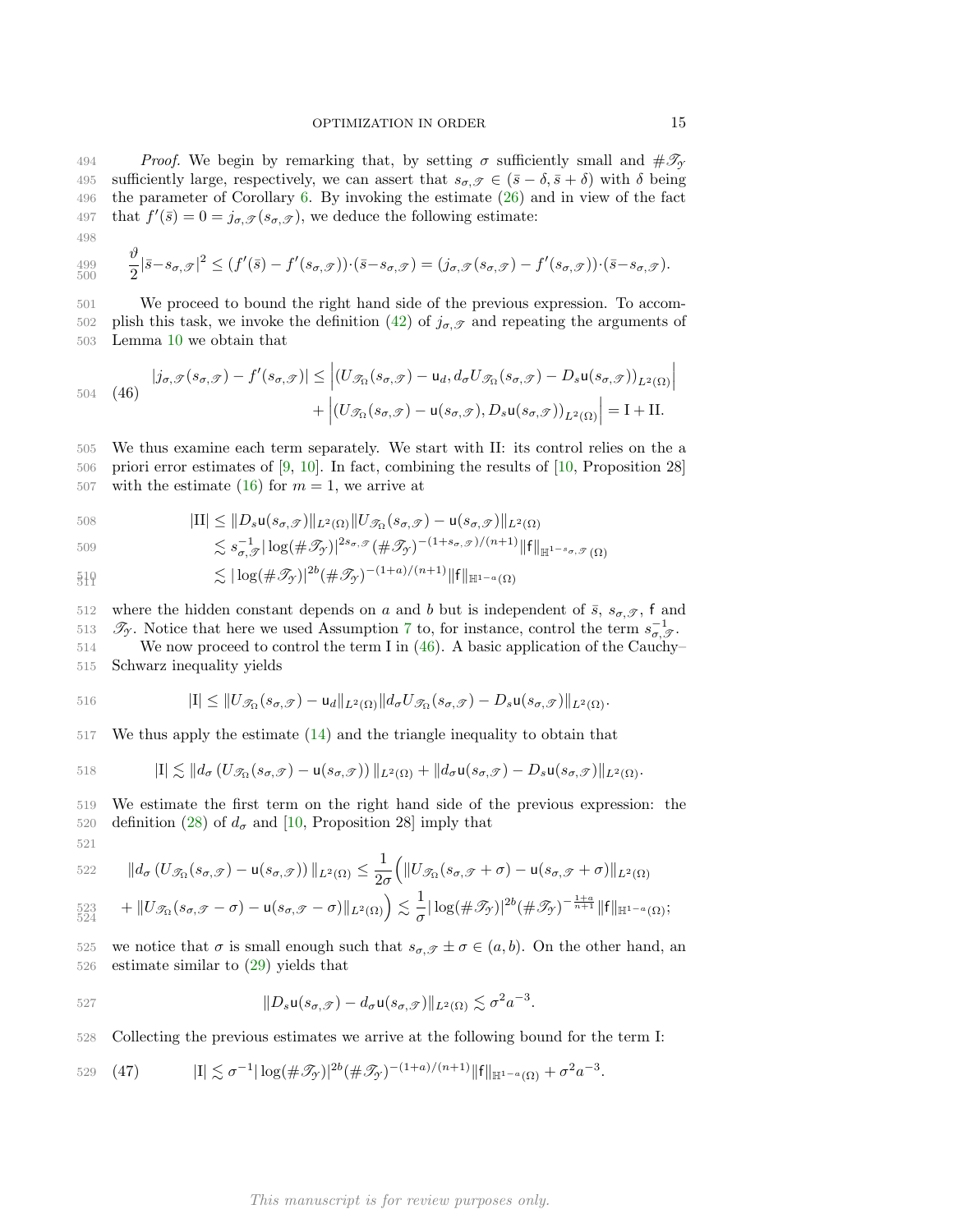530 On the basis of [\(46\)](#page-14-0), this bound, and the estimate for the term II yield

531 
$$
|\bar{s}-s_{\sigma,\mathcal{T}}| \lesssim \sigma^{-1}|\log(\#\mathcal{T}_{\mathcal{T}})|^{2b}(\#\mathcal{T}_{\mathcal{T}})^{-(1+a)/(n+1)}\|f\|_{\mathbb{H}^{1-a}(\Omega)} + \sigma^2,
$$

532 where the hidden constant depends on a and b, but is independent of  $\sigma$  and  $\#\mathcal{F}_{\mathcal{Y}}$ . 533 This concludes the proof. П

534 A natural choice of  $\sigma$  comes from equilibrating the terms on the right–hand side 535 of [\(45\)](#page-13-0):  $\sigma \approx |\log(\#\mathscr{T}_{\gamma})|^{2b/3}(\#\mathscr{T}_{\gamma})^{-(1+a)/3(n+1)}$ . This implies the following error 536 estimate.

<span id="page-15-1"></span>537 COROLLARY 16 (error estimate: discretization in s and space). Let  $\bar{s}$  be optimal 538 for the identification problem [\(3\)](#page-1-1)–[\(4\)](#page-1-2) and  $s_{\sigma, \mathscr{T}}$  be its approximation defined as the 539 solution to [\(43\)](#page-12-1). If  $\#\mathcal{T}_{\gamma}$  is sufficiently large, the parameter  $\sigma$  is chosen as

$$
\sigma \approx |\log(\#\mathcal{I}_y)|^{2b/3} (\#\mathcal{I}_y)^{-(1+a)/3(n+1)},
$$

541 and  $f \in \mathbb{H}^{1-a}(\Omega)$  then

$$
542 \quad (48) \qquad \qquad |\bar{s} - s_{\sigma,\mathcal{J}}| \lesssim |\log(\#\mathcal{J}_{\mathcal{J}})|^{4b/3} (\#\mathcal{J}_{\mathcal{J}})^{-\frac{2(1+a)}{3(n+1)}},
$$

543 where the hidden constant depends on a and b but is independent of  $\bar{s}$ ,  $s_{\sigma}$ ,  $\bar{g}$ , and the 544 mesh  $\mathcal{T}_{\gamma}$ .

<span id="page-15-0"></span>545 5. Numerical examples. In this section, we study the performance of the pro-546 posed bisection algorithm of section [4](#page-7-0) when applied to the fully discrete parameter 547 identification problem of section [4.2.2](#page-12-3) with the help of four numerical examples.

 The implementation has been carried out within the MATLAB software library *iFEM* [\[7\]](#page-18-11). The stiffness matrices of the discrete system  $(40)$  are assembled exactly and the forcing terms are computed by a quadrature rule which is exact for polynomials up to degree 4. Additionally, the first term in [\(42\)](#page-12-2) is computed by a quadrature formula which is exact for polynomials of degree 7. All the linear systems are solved exactly using MATLAB's built-in direct solver.

 In all examples,  $n = 2$ ,  $\Omega = (0, 1)^2$ ,  $\text{TOL} = 2.2204e-16$ , and the initial value of  $s_l$ ,  $s_r$  is 0.3, and 0.9, respectively. The truncation parameter for the cylinder  $\mathcal{C}_{\gamma}$  is  $\mathcal{Y} = 1 + \frac{1}{3}(\#\mathcal{I}_{\Omega})$  which allows balancing the approximation and truncation errors for our state equation, see [\[9,](#page-18-5) Remark 5.5]. Moreover,

$$
\sigma = \frac{1}{2.5} (\# \mathscr{T}_{\mathcal{Y}})^{-\frac{(1+\epsilon)}{9}},
$$

559 with  $\epsilon = 10^{-10}$ .

560 Under the above setting, the eigenvalues and eigenvectors of  $-\Delta$  are:

561 
$$
\lambda_{k,l} = \pi^2(k^2 + l^2), \quad \varphi_{k,l}(x_1, x_2) = \sin(k\pi x_1)\sin(l\pi x_2), \quad k, l \in \mathbb{N}.
$$

562 Consequently, by letting  $f = \lambda_{2,2}^s \varphi_{2,2}$  for any  $s \in (0,1)$  we obtain  $\bar{u} = \varphi_{2,2}$ .

563 In what follows we will consider four examples. In the first one we set  $\bar{s} = 1/2$ , 564 f and  $\bar{u}$  as above and we set  $u_d = \bar{u}$ . The second one differs from the first one in 565 that we set  $\bar{s} = (3 - \sqrt{5})/2$ . In our third example, the exact solution is not known. 566 Finally, in our last example we explore the robustness of our algorithm with respect 567 to perturbations in the data. We accomplish this by considering the same setting as 568 in the first example but we add a random perturbation  $r \in (-e, e)$  to the right hand 569 side f. We then explore the behavior of the optimal parameter  $\bar{s}$  as the size of the 570 perturbation e varies.

$$
16
$$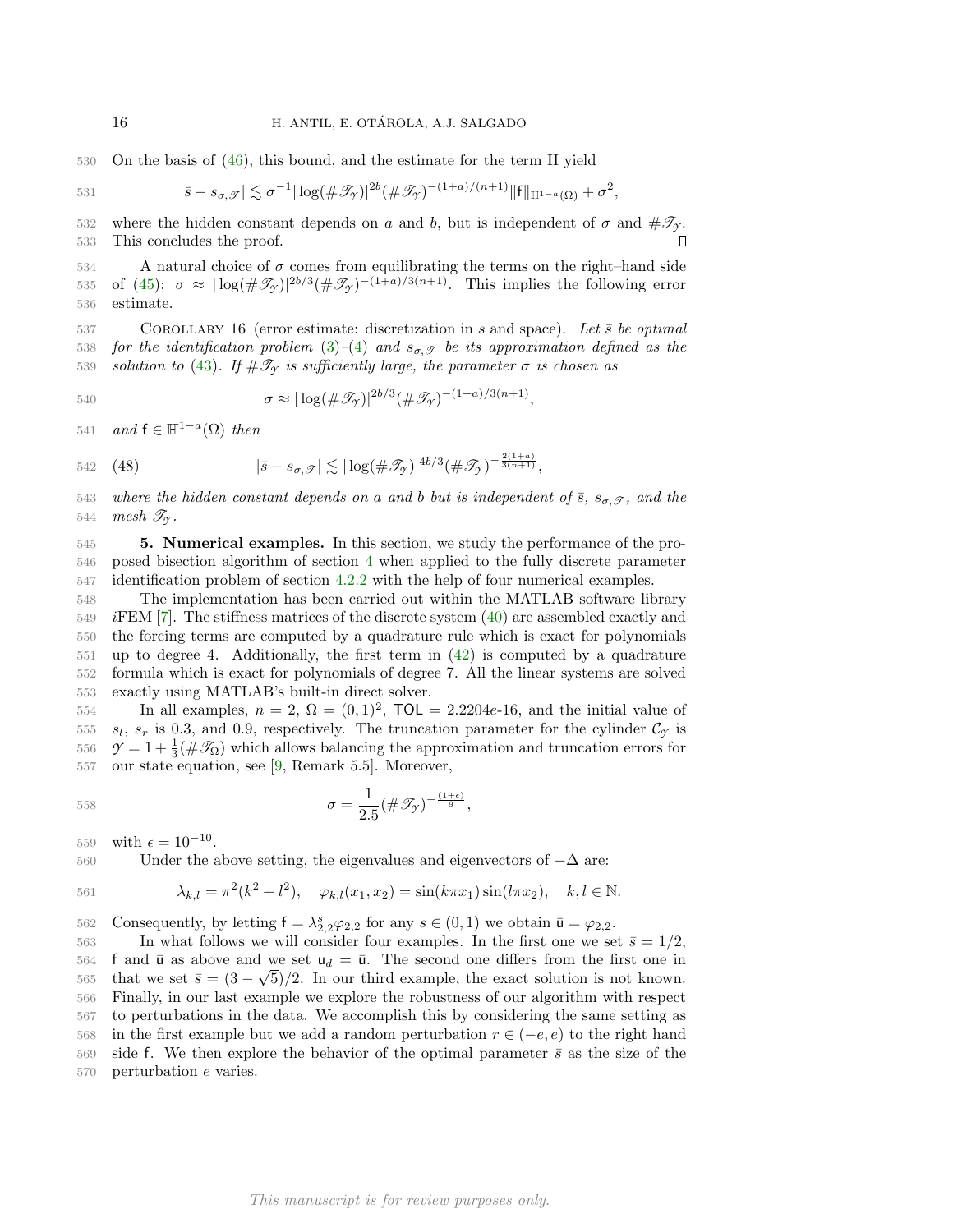<span id="page-16-2"></span>571 **5.1. Example 1.** We recall the definition of the cost function  $J(u, s)$  from [\(1\)](#page-0-0) 572 and set  $\varphi(s) = \frac{1}{s(1-s)}$ . The latter is strictly convex over the interval  $(0, 1)$  and fulfills 573 the conditions in [\(2\)](#page-1-3). The optimal solution  $\bar{s}$  to [\(3\)](#page-1-1)–[\(4\)](#page-1-2) is given by  $\bar{s} = 1/2$ .

<span id="page-16-0"></span>574 Table [1](#page-16-0) illustrates the performance of our optimization solver. The first column 575 indicates the degrees of freedom  $\#\mathscr{T}_{\gamma}$ , the second column shows the value of  $s_{\sigma,\mathscr{T}}$ 576 obtained by solving [\(43\)](#page-12-1), and the third column shows the corresponding value  $j_{\sigma,\mathcal{T}}$  at 577  $s_{\sigma,\mathcal{T}}$ . The final column shows the total number of optimization iterations N taken, 578 for the bisection algorithm to converge. We notice that the observed values of  $s_{\sigma,\mathscr{T}}$ 579 matches almost perfectly with  $\bar{s}$ . In addition, the pattern in N, as we refine the mesh, 580 indicates a mesh-independent behavior.

| $\#\mathscr{T}_{\gamma}$ | $s_{\sigma, \mathscr{T}}$ | $j_{\sigma, \mathscr{T}}(s_{\sigma, \mathscr{T}})$ | N  |
|--------------------------|---------------------------|----------------------------------------------------|----|
| 3146                     | 4.96572e-01               | $-8.89011e-14$                                     | 53 |
| 10496                    | 4.98371e-01               | $-8.38218e-14$                                     | 53 |
| 25137                    | 4.99069e-01               | 3.49235e-14                                        | 53 |
| 49348                    | 4.99402e-01               | 1.52327e-12                                        | 53 |
| 85529                    | 4.99585e-01               | 6.28221e-12                                        | 53 |
| <b>TABLE</b>             |                           |                                                    |    |

The first column indicates the degrees of freedom, the second one corresponds to the solution  $s_{\sigma,\mathcal{T}}$  of our discrete optimality system [\(43\)](#page-12-1) and the third column illustrates the corresponding value of  $j_{\sigma,\mathcal{T}}$  at  $s_{\sigma,\mathcal{T}}$ . The final column shows, N, the number of iterations taken by the bisection algorithm to converge. The values of N are moderate. Additionally, we observe that  $s_{\sigma}$ ,  $\sigma$  matches with the exact solution  $\bar{s} = 1/2$  and the pattern in N shows a mesh independent behavior upon mesh refinement.

581 Figure [1](#page-16-1) (left panel) shows the computational rate of convergence. We observe 582 that

583

$$
|\bar{s} - s_{\sigma, \mathcal{T}}| \lesssim (\#\mathscr{T}_{\mathcal{T}})^{-0.6}
$$

584 which is significantly better than the predicated rate of  $(\#\mathscr{T}_{\mathscr{F}})^{-0.22}$  by the Corol-585 lary [16.](#page-15-1) Indeed this suggests that our theoretical rates are pessimistic and in practice, 586 our algorithm works much better.

<span id="page-16-1"></span>

Fig. 1. The left panel (dotted curve) shows the convergence rate for Example 1 and the right one for Example 2. The solid line is the reference line. We notice that the computational rates of convergence, in both examples, are much higher than the theoretically predicted rates in Corollary [16.](#page-15-1)

587 **5.2. Example 2.** We set  $\varphi(s) = s^{-1}e^{\frac{1}{(1-s)}}$  which is again strictly convex over 588 the interval  $(0, 1)$  and fulfills the conditions in [\(2\)](#page-1-3). The optimal solution  $\bar{s}$  to  $(3)-(4)$  $(3)-(4)$ 589 is given by  $\bar{s} = (3 - \sqrt{5})/2$ .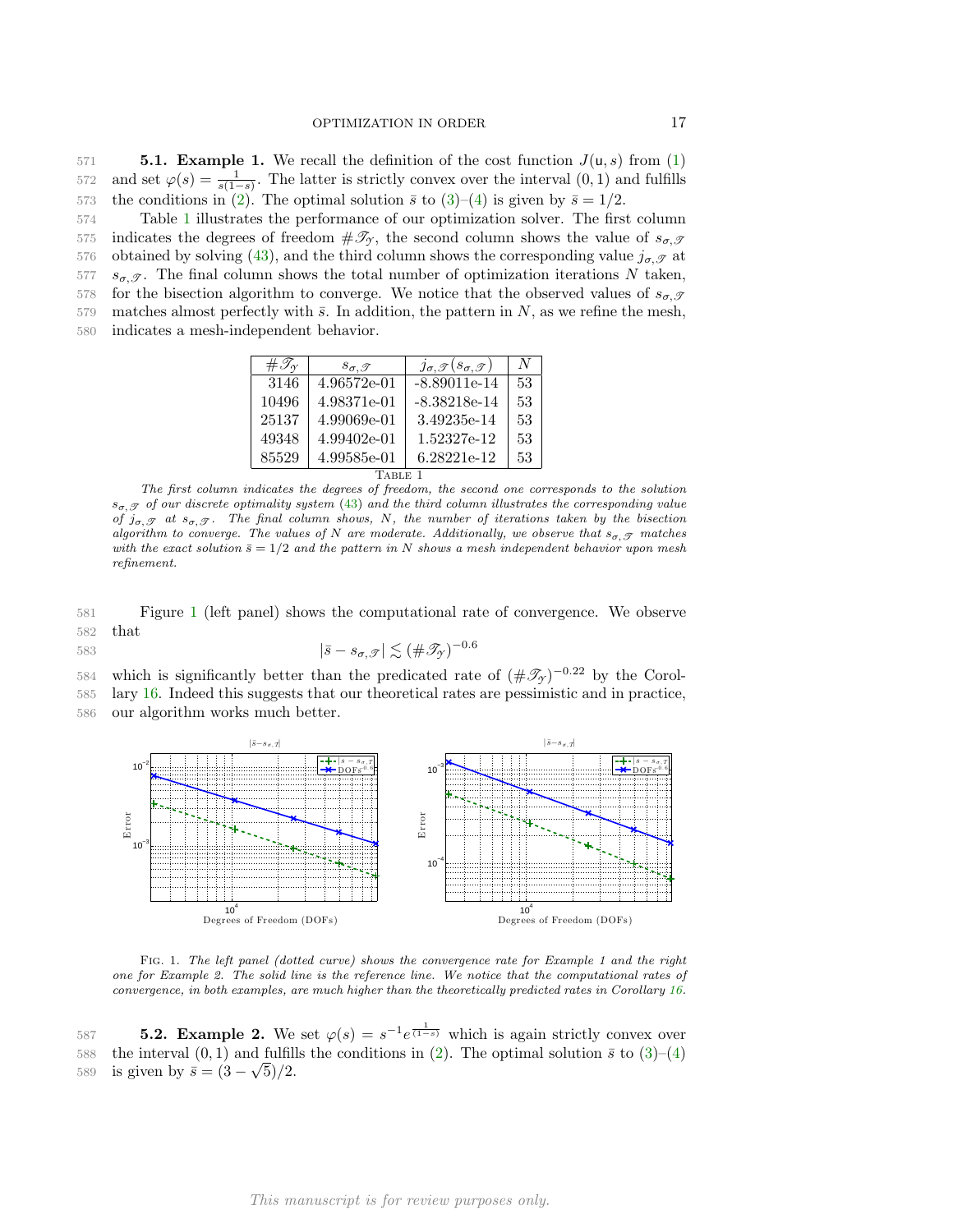<span id="page-17-0"></span>590 Table [2](#page-17-0) illustrates the performance of our optimization solver. As we noted in 591 section [5.1,](#page-16-2) the numerically computed solution  $s_{\sigma,\mathcal{T}}$  matches almost perfectly with  $592\quad \bar{s}$  and the pattern of N, with mesh refinement, again indicates a mesh independent 593 behavior.

| $\#\mathscr{T}_{\gamma}$ | $s_{\sigma, \mathscr{T}}$ | $j_{\sigma, \mathscr{T}}(s_{\sigma, \mathscr{T}})$ | N  |
|--------------------------|---------------------------|----------------------------------------------------|----|
| 3146                     | 3.81417e-01               | 9.99201e-16                                        | 46 |
| 10496                    | 3.81697e-01               | $-2.52812e-13$                                     | 53 |
| 25137                    | 3.81811e-01               | 1.36418e-12                                        | 53 |
| 49348                    | 3.81866e-01               | 2.66251e-12                                        | 53 |
| 85529                    | 3.81897e-01               | 3.53083e-12                                        | 53 |
| <b>TABLE</b>             |                           |                                                    |    |

The first column indicates the degrees of freedom, the second one corresponds to the solution  $s_{\sigma,\mathcal{T}}$  of our discrete optimality system [\(43\)](#page-12-1) and the third column illustrates the corresponding value of  $j_{\sigma,\mathcal{T}}$  at  $s_{\sigma,\mathcal{T}}$ . The final column shows, N, the number of iterations taken by the bisection algorithm to converge. The values of N are moderate. Additionally, we observe that  $s_{\sigma, \mathcal{T}}$  matches with the exact solution  $\bar{s} = (3 - \sqrt{5})/2$  and the pattern in N shows a mesh independent behavior upon mesh refinement.

594 Figure [1](#page-16-1) (right panel) shows the computational rate of convergence. We again 595 see that

$$
| \bar{s} - s_{\sigma, \mathcal{J}} | \lesssim (\# \mathcal{I}_{\mathcal{Y}})^{-0.6}
$$

597 Thus the observed rate is far superior than the theoretically predicted rate in Corol-598 lary [16.](#page-15-1)

**5.3. Example 3.** In our third example, we take  $\varphi(s) = s^{-1}e^{\frac{1}{(1-s)}}$ ,  $f = 10$ , and  $u_d = \max\left\{0.5 - \sqrt{|x_1 - 0.5|^2 + |x_2 - 0.5|^2}, 0\right\}$ . We notice that f is large, thus the 601 requirements of Theorem [13](#page-10-2) are not necessarily fulfilled. In addition, for  $\mu \leq 1/2$ , 602 f  $\notin \mathbb{H}^{1-\mu}(\Omega)$  thus the requirements of Corollary [16](#page-15-1) are not fulfilled. Nevertheless, as we illustrate in Table [3,](#page-17-1) we can still solve the problem. We again notice a mesh independent behavior in the number of iterations  $(N)$  taken by the bisection algorithm to converge.

| $\#\mathscr{T}_{\gamma}$ | $s_{\sigma, \mathscr{T}}$ | $j_{\sigma, \mathscr{T}}(s_{\sigma, \mathscr{T}})$ | N  |
|--------------------------|---------------------------|----------------------------------------------------|----|
| 3146                     | 4.44005e-01               | 4.22951e-12                                        | 53 |
| 10496                    | 4.47239e-01               | 2.97451e-11                                        | 53 |
| 25137                    | 4.48182e-01               | $-3.20792e-11$                                     | 53 |
| 49348                    | 4.48544e-01               | 4.83542e-11                                        | 53 |
| 85529                    | 4.48690e-01               | 2.68390e-10                                        | 53 |
| ABLE 3                   |                           |                                                    |    |

<span id="page-17-1"></span>The first column indicates the degrees of freedom, the second one corresponds to the solution  $s_{\sigma,\mathcal{T}}$  of our discrete optimality system [\(43\)](#page-12-1) and the third column illustrates the corresponding value  $j_{\sigma,\mathcal{T}}$  at  $s_{\sigma,\mathcal{T}}$ . The final column shows, N, the number of iterations taken by the bisection algorithm to converge. The values of N are moderate and show a mesh independent character.

606 5.4. Example 4. In our final example we consider a similar setup to subsec-607 tion [5.1.](#page-16-2) We modify the right hand side  $f = \lambda_{2,2}^{\bar{s}} \sin(2\pi x_1) \sin(2\pi x_2)$ , with  $\bar{s} = 1/2$ , 608 by adding a uniformly distributed random parameter  $r \in (-e, e)$ . We fix the spatial 609 mesh to  $\#\mathscr{T}_{\gamma} = 85,529$ .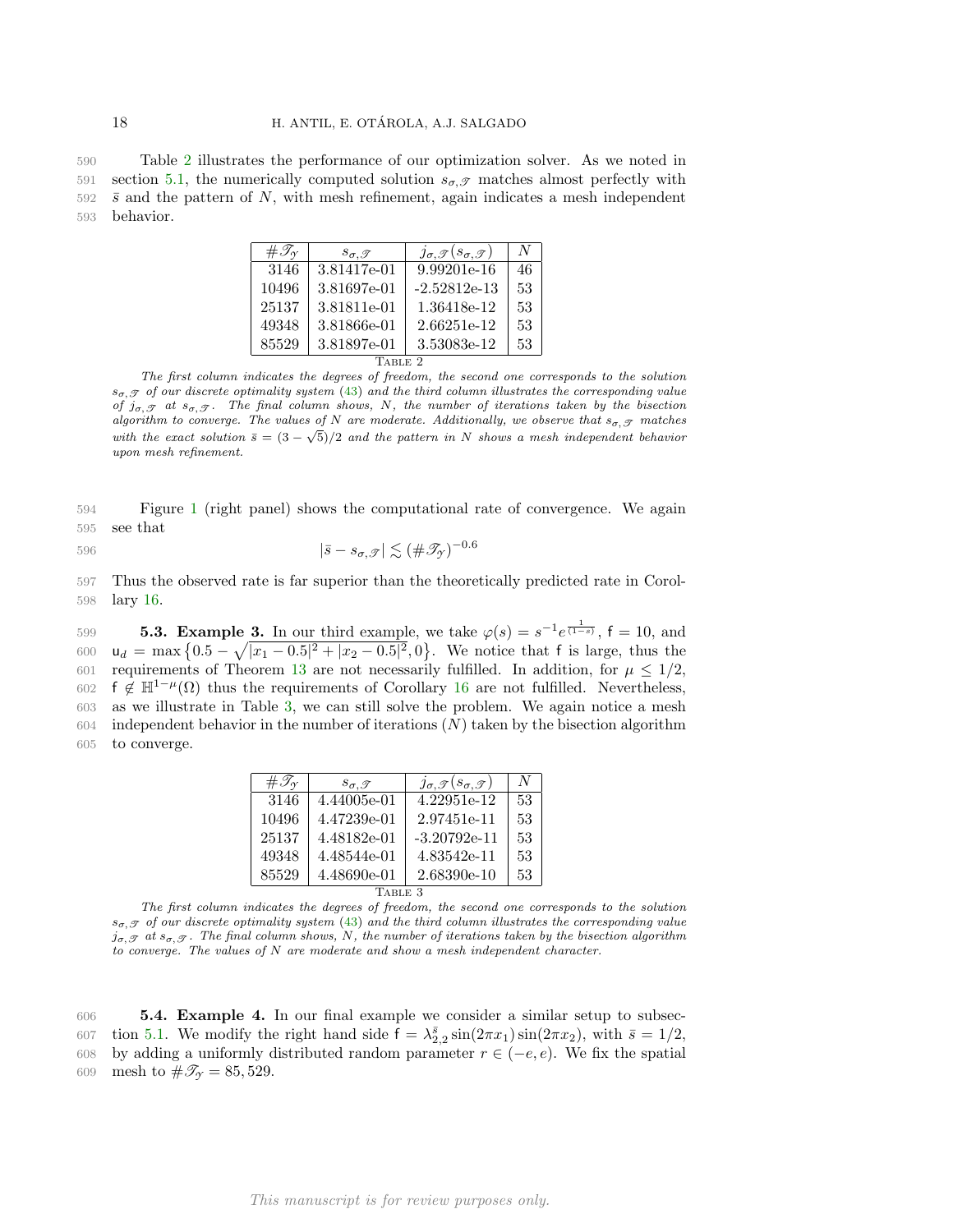<span id="page-18-12"></span>

| 610 | At first we set $e = 200$ , as a result r is more than 200 times the actual signal f, see          |
|-----|----------------------------------------------------------------------------------------------------|
|     | 611 the first row on Table 4. Despite such a large noise, the recovery of $\bar{s}$ is reasonable. |
|     | 612 Letting $e \downarrow 0$ , we can recover $\bar{s}$ almost perfectly.                          |

| $\epsilon$     | $s_{\sigma, \mathscr{T}}$ | $j_{\sigma, \mathscr{T}}(s_{\sigma, \mathscr{T}})$ | N  |
|----------------|---------------------------|----------------------------------------------------|----|
| 200            | 6.33937e-01               | 7.28484e-12                                        | 53 |
| 20             | 5.06469e-01               | $-5.17408e-12$                                     | 53 |
| $\mathfrak{D}$ | 4.99341e-01               | $-7.37949e-12$                                     | 53 |
| 0.5            | 4.99581e-01               | $-5.68941e-12$                                     | 53 |
| 0.25           | 4.99586e-01               | 3.64379e-12                                        | 53 |
| 0.125          | 4.99584e-01               | 3.33318e-13                                        | 53 |
|                |                           |                                                    |    |

Robustness of our algorithm with respect to noisy data. The number of spatial degrees of freedom is fixed to  $\#\mathcal{I}_\gamma = 85,529$ . The first column indicates the range of the uniformly distributed parameter r which is added to the right hand side f, the second one corresponds to the solution  $s_{\sigma,\mathcal{F}}$ of our discrete optimality system [\(43\)](#page-12-1) and the third column illustrates the corresponding value  $j_{\sigma,\mathcal{F}}$ at  $s_{\sigma,\mathscr{T}}$ . The final column shows N, the number of iterations taken by the bisection algorithm to converge. Notice that even with a noise which is 200 times more than the actual signal f the recovery of  $\bar{s}$  is reasonable (first row). If the noise is of the same order as f we can recover  $\bar{s}$  perfectly. The values of N are moderate and show a mesh independent character.

## 613 REFERENCES

- <span id="page-18-6"></span>614 [1] R. Adams, Sobolev spaces, Academic Press [A subsidiary of Harcourt Brace Jovanovich, Pub-615 lishers], New York-London, 1975. Pure and Applied Mathematics, Vol. 65.
- <span id="page-18-0"></span>616 [2] H. ANTIL AND E. OTÁROLA, A FEM for an optimal control problem of fractional powers of 617 elliptic operators, SIAM J. Control Optim., 53 (2015), pp. 3432–3456, [http://dx.doi.org/](http://dx.doi.org/10.1137/140975061) 618 [10.1137/140975061.](http://dx.doi.org/10.1137/140975061)
- <span id="page-18-7"></span>619 [3] X. CABRÉ AND J. TAN, Positive solutions of nonlinear problems involving the square root of 620 the Laplacian, Adv. Math., 224 (2010), pp. 2052–2093, [http://dx.doi.org/10.1016/j.aim.](http://dx.doi.org/10.1016/j.aim.2010.01.025) 621 [2010.01.025.](http://dx.doi.org/10.1016/j.aim.2010.01.025)
- <span id="page-18-8"></span>622 [4] L. Caffarelli and L. Silvestre, An extension problem related to the fractional Lapla-623 cian, Comm. Part. Diff. Eqs., 32 (2007), pp. 1245–1260, [http://dx.doi.org/10.1080/](http://dx.doi.org/10.1080/03605300600987306) 624 [03605300600987306.](http://dx.doi.org/10.1080/03605300600987306)
- <span id="page-18-3"></span>625 [5] L. Caffarelli and P. Stinga, Fractional elliptic equations, Caccioppoli estimates and regu-626 *larity*, Ann. Inst. H. Poincaré Anal. Non Linéaire, 33 (2016), pp. 767–807, [http://dx.doi.](http://dx.doi.org/10.1016/j.anihpc.2015.01.004) 627 [org/10.1016/j.anihpc.2015.01.004.](http://dx.doi.org/10.1016/j.anihpc.2015.01.004)
- <span id="page-18-4"></span>628 [6] A. CAPELLA, J. DÁVILA, L. DUPAIGNE, AND Y. SIRE, *Regularity of radial extremal solutions* for *some non-local semilinear equations*, Comm. Partial Differential Equations, 36 (2011), for some non-local semilinear equations, Comm. Partial Differential Equations, 36 (2011), 630 pp. 1353–1384, [http://dx.doi.org/10.1080/03605302.2011.562954.](http://dx.doi.org/10.1080/03605302.2011.562954)
- <span id="page-18-11"></span>631 [7] L. Chen, iFEM: an integrated finite element methods package in matlab, tech. report, Technical 632 Report, University of California at Irvine, 2009.
- <span id="page-18-2"></span>633 [8] K. DECKELNICK AND M. HINZE, Convergence and error analysis of a numerical method for the identification of matrix parameters in elliptic PDEs. Inverse Problems, 28 (2012), 634 the identification of matrix parameters in elliptic PDEs, Inverse Problems, 28 (2012), 635 pp. 115015, 15, [http://dx.doi.org/10.1088/0266-5611/28/11/115015.](http://dx.doi.org/10.1088/0266-5611/28/11/115015)
- <span id="page-18-5"></span>636 [9] R. NOCHETTO, E. OTÁROLA, AND A. SALGADO, A PDE approach to fractional diffusion in 637 general domains: A priori error analysis, Found. Comput. Math., 15 (2015), pp. 733–791, 638 [http://dx.doi.org/10.1007/s10208-014-9208-x.](http://dx.doi.org/10.1007/s10208-014-9208-x)
- <span id="page-18-10"></span>639 [10] R. NOCHETTO, E. OTÁROLA, AND A. SALGADO, A PDE approach to space-time fractional 640 parabolic problems, SIAM J. Numer. Anal., 54 (2016), pp. 848–873, [http://dx.doi.org/10.](http://dx.doi.org/10.1137/14096308X) 641 [1137/14096308X.](http://dx.doi.org/10.1137/14096308X)
- <span id="page-18-9"></span> $642$  [11] E. OTÁROLA, A piecewise linear FEM for an optimal control problem of fractional operators: 643 error analysis on curved domains, ESAIM Math. Model. Numer. Anal., (2016), [http://dx.](http://dx.doi.org/10.1051/m2an/2016065) 644 [doi.org/10.1051/m2an/2016065.](http://dx.doi.org/10.1051/m2an/2016065) (to appear).
- <span id="page-18-1"></span>645 [12] J. Sprekels and E. Valdinoci, A new type of identification problems: optimizing the fractional 646 order in a nonlocal evolution equation. arXiv:1601.00568, 2016.